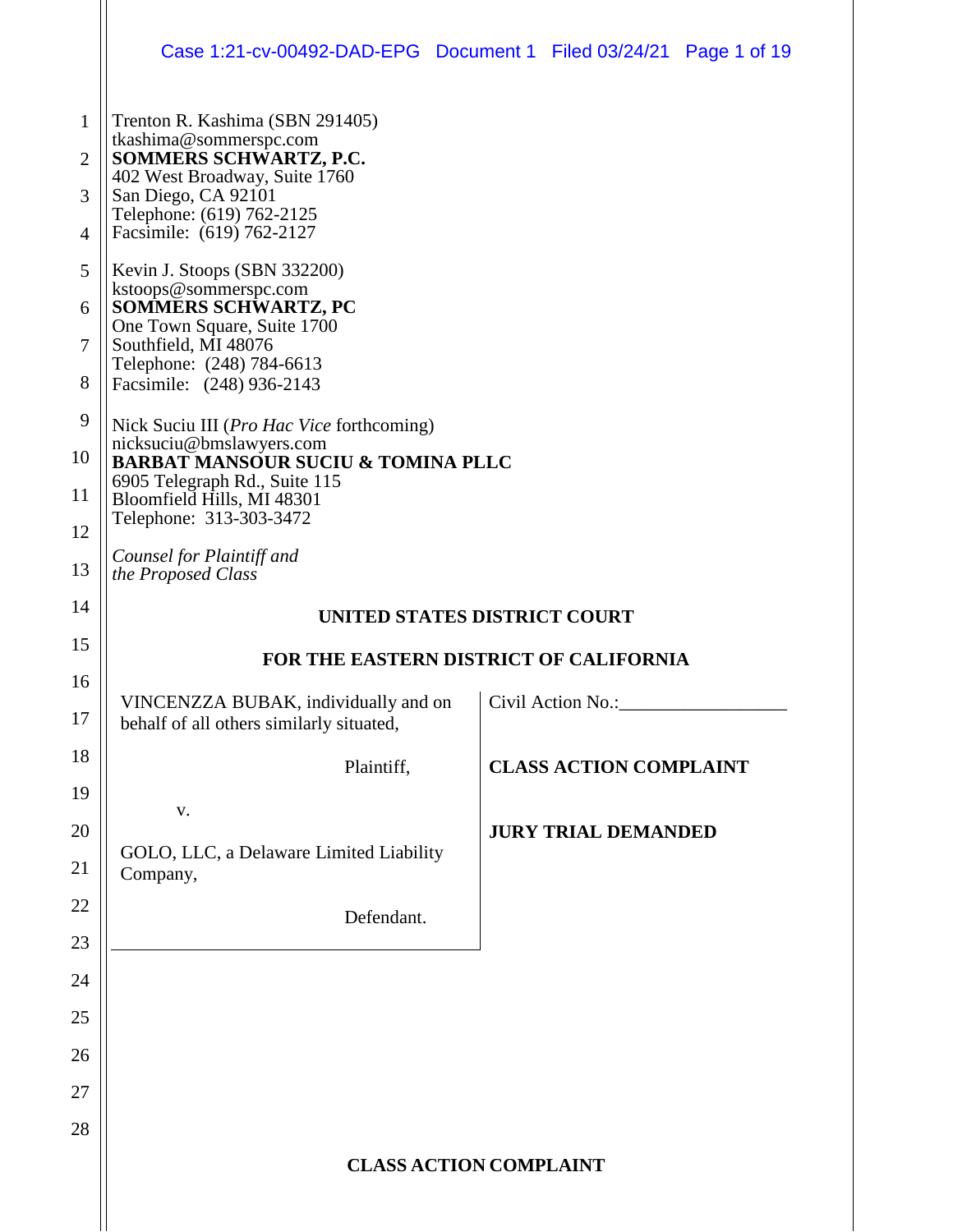4

5

6

8

9

10

11

12

13

14

15

16

17

18

19

20

21

22

23

24

25

26

27

## **CLASS ACTION COMPLAINT**

Plaintiff VINCENZZA BUBAK ("Plaintiff"), through her undersigned attorneys, bring this Class Action Complaint against Defendant GOLO, LLC ("Defendant"), individually and on behalf of all others similarly situated, and complain and allege upon personal knowledge as to herself and her own acts and experiences and, as to all other matters, upon information and belief, including investigation conducted by her attorneys:

7

## **NATURE OF THE ACTION**

1. This is a civil class action brought individually by Plaintiff on behalf of consumers who purchased Defendant GOLO's Release Supplement (the "Product(s)").

2. With knowledge of growing consumer demand for diet pills, Defendant has intentionally marketed and sold its illegal Products using false and misleading labeling and advertising.

3. Defendant's prominent and systematic mislabeling of the Product and its false and deceptive advertising form a pattern of unlawful and unfair business practices that harms the public and, if unstopped, could lead to substantial societal harm.

4. Plaintiff brings this suit to halt Defendant's unlawful sales and marketing of its Product and for damages they sustained as a result of the illegal sales and false and misleading marketing. Declaratory and injunctive relief is of particular importance given the likely consequences of Defendant's actions.

## **PARTIES**

5. Plaintiff Vincenzza Bubak is a resident and citizen of Valley Springs, California in Calaveras County, California. Plaintiff purchased Defendant's Products through their website (https://www.golo.com/) in December 2020. Plaintiff relied on claims made on Defendant's website, including claims regarding weightless and the other benefits on the Product. Plaintiff found that the product did not work as advertised, and requested a refund from Defendant. However, Plaintiff, refund was made contingent of her paying all shipping and handling costs associated with the Product.

28

6. Defendant GOLO, LLC is a Delaware limited liability company with its principal

1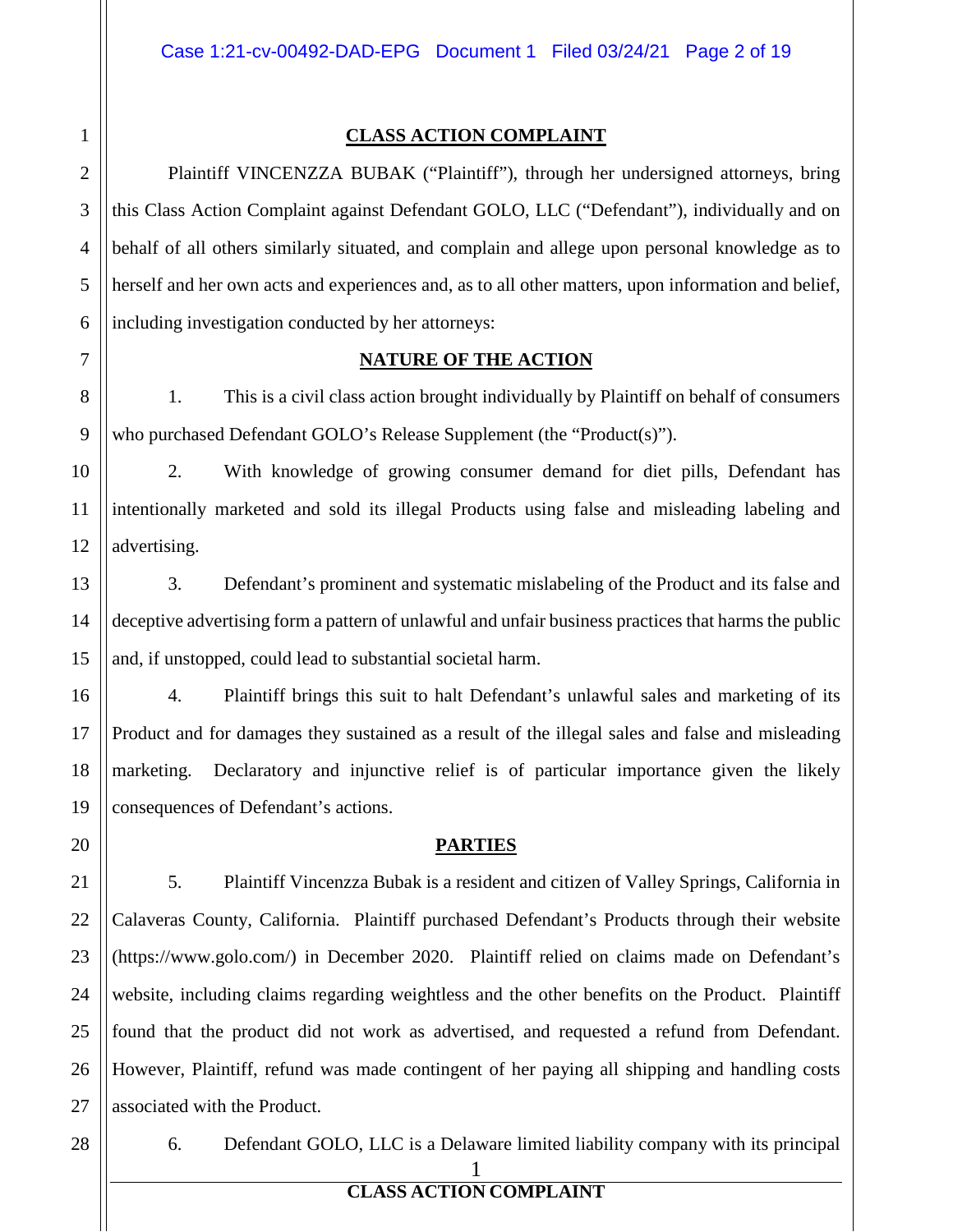1 2 place of business at 630 Churchmans Road, suite 200, Newark, Delaware 19702. Defendant markets, distributes, and retails its Release Supplement throughout California through its website, online advertisement, and television advertisements.

## **JURISDICTION AND VENUE**

7. This Court has personal jurisdiction over Defendant. Defendant purposefully avails itself of the California consumer market and distributes the Product to hundreds of locations within this District and thousands of locations throughout California, where the Product is purchased by thousands of consumers every day.

8. This Court has original subject-matter jurisdiction over this proposed class action pursuant to 28 U.S.C. § 1332(d), which, under the provisions of the Class Action Fairness Act ("CAFA"), explicitly provides for the original jurisdiction of the federal courts in any class action in which at least 100 members are in the proposed plaintiff class, any member of the plaintiff class is a citizen of a State different from any defendant, and the matter in controversy exceeds the sum of \$5,000,000.00, exclusive of interest and costs. Plaintiff alleges that the total claims of individual members of the proposed Classes (as defined herein) are well in excess of \$5,000,000.00 in the aggregate, exclusive of interest and costs.

9. Venue is proper in this District under 28 U.S.C. § 1391(a). Plaintiff lives in and made purchases of Products in this District, substantial acts in furtherance of the alleged improper conduct, including the dissemination of false and misleading information regarding the nature, quality, and/or ingredients of the products, occurred within this District and the Defendant conducts business in this District.

## **FACTUAL ALLEGATIONS**

10. At all relevant times, Defendant has marketed its Product in a consistent and uniform manner. Defendant sells the Product in all 50 states on its website and through various distributors and retailers across the United States.

## *Implied Disease Claims*

11. A dietary supplement manufacturer such as Defendant may not explicitly or implicitly claim that a dietary ingredient can, among other things, mitigate or prevent a disease or

2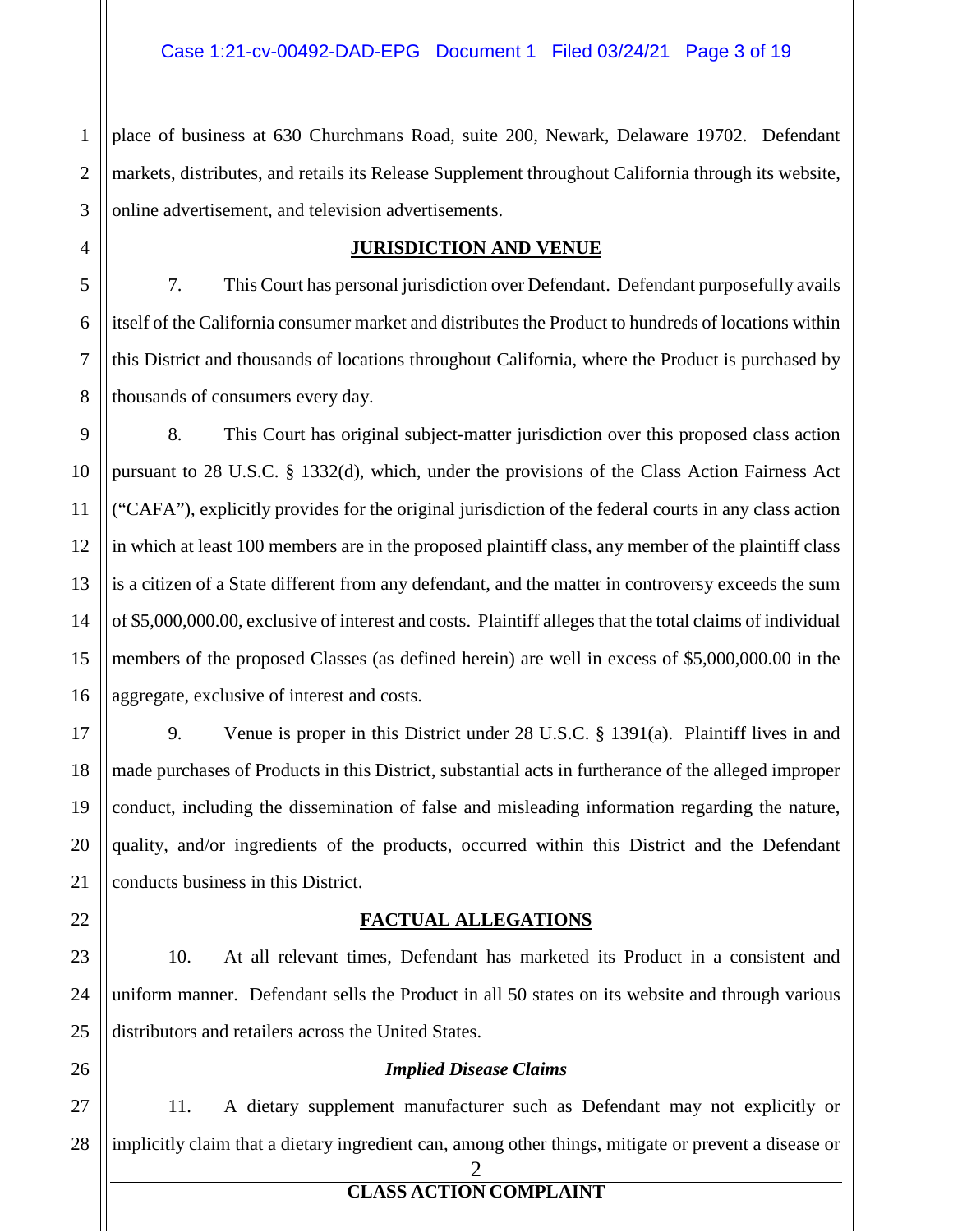| $\mathbf{1}$   | class of diseases. 21 U.S.C. $343(r)(6)$ .                                                                                                                                                                                                                                                                       |  |  |  |  |  |  |  |
|----------------|------------------------------------------------------------------------------------------------------------------------------------------------------------------------------------------------------------------------------------------------------------------------------------------------------------------|--|--|--|--|--|--|--|
| $\overline{2}$ | "Insulin Resistance" is determined to be the major obstacle of people losing weight<br>12.                                                                                                                                                                                                                       |  |  |  |  |  |  |  |
| 3              | throughout Defendant's marketing of the Product.                                                                                                                                                                                                                                                                 |  |  |  |  |  |  |  |
| $\overline{4}$ | "Insulin resistance is defined clinically as the inability of a known quantity of<br>13.                                                                                                                                                                                                                         |  |  |  |  |  |  |  |
| 5              | exogenous or endogenous insulin to increase glucose uptake and utilization in an individual as                                                                                                                                                                                                                   |  |  |  |  |  |  |  |
| 6              | much as it does in a normal population." <sup>1</sup>                                                                                                                                                                                                                                                            |  |  |  |  |  |  |  |
| 7              | Insulin resistance is a cardio metabolic risk factor of Metabolic Syndrome. <sup>2</sup><br>14.                                                                                                                                                                                                                  |  |  |  |  |  |  |  |
| 8              | 15.<br>Insulin resistance is an early step in the progression towards type 2 diabetes and                                                                                                                                                                                                                        |  |  |  |  |  |  |  |
| 9              | needs to be diagnosed clinically. <sup>3</sup>                                                                                                                                                                                                                                                                   |  |  |  |  |  |  |  |
| 10             | In fact, Defendant explicitly states that Insulin Resistance causes numerous<br>16.                                                                                                                                                                                                                              |  |  |  |  |  |  |  |
| 11             | diseases, including diabetes, heart disease, and Alzheimer's:                                                                                                                                                                                                                                                    |  |  |  |  |  |  |  |
| 12             | <b>What is Insulin</b>                                                                                                                                                                                                                                                                                           |  |  |  |  |  |  |  |
| 13             | <b>Resistance?</b>                                                                                                                                                                                                                                                                                               |  |  |  |  |  |  |  |
| 14             | Insulin is a hormone that directly affects metabolism,<br>weight gain, aging and overall health.<br>Your insulin's effectiveness is affected by unbalanced<br>diets which increase glucose levels and spike insulin                                                                                              |  |  |  |  |  |  |  |
| 15             |                                                                                                                                                                                                                                                                                                                  |  |  |  |  |  |  |  |
| 16<br>17       | levels causing excess glucose to be stored as fat.<br>Unhealthy insulin levels lead to Insulin Resistance, pre-<br>diabetes and type 2 diabetes, and other serious health                                                                                                                                        |  |  |  |  |  |  |  |
| 18             | conditions including heart disease and Alzheimer's.<br>Insulin Resistance can also trigger stress and anxiety,<br>cause fatigue, hunger and cravings, poor sleep quality<br>and other symptoms - all which drive emotional<br>decisions like overeating, bingeing and cravings for<br>fatty or high sugar foods. |  |  |  |  |  |  |  |
| 19             |                                                                                                                                                                                                                                                                                                                  |  |  |  |  |  |  |  |
| 20             |                                                                                                                                                                                                                                                                                                                  |  |  |  |  |  |  |  |
| 21             |                                                                                                                                                                                                                                                                                                                  |  |  |  |  |  |  |  |
| 22             | "Most people don't realize that insulin<br>resistance or pre-diabetes can be just as bad                                                                                                                                                                                                                         |  |  |  |  |  |  |  |
| 23             | causing heart attacks, strokes, dementia,<br>cancer, and even impotence - decades                                                                                                                                                                                                                                |  |  |  |  |  |  |  |
| 24             | before you get diabetes."<br>- Dr. Mark Hyman                                                                                                                                                                                                                                                                    |  |  |  |  |  |  |  |
| 25             |                                                                                                                                                                                                                                                                                                                  |  |  |  |  |  |  |  |
| 26             | Lebovitz, H E, Insulin resistance: definition and consequences. Exp. Clin Endocrinol<br>Diabetes. 2001.                                                                                                                                                                                                          |  |  |  |  |  |  |  |
| 27             | $2$ Roberts, C K, et al., Metabolic syndrome and insulin resistance: underlying causes and<br>modification by exercise training.                                                                                                                                                                                 |  |  |  |  |  |  |  |
| 28             | $3$ Se Eun Park, et al., <i>Biomarkers of insulin sensitivity and insulin resistance: Past, present and</i><br><i>future</i> . Crit Rev Clin Lab Sci. 2015; 52(4):180-90.<br>3                                                                                                                                   |  |  |  |  |  |  |  |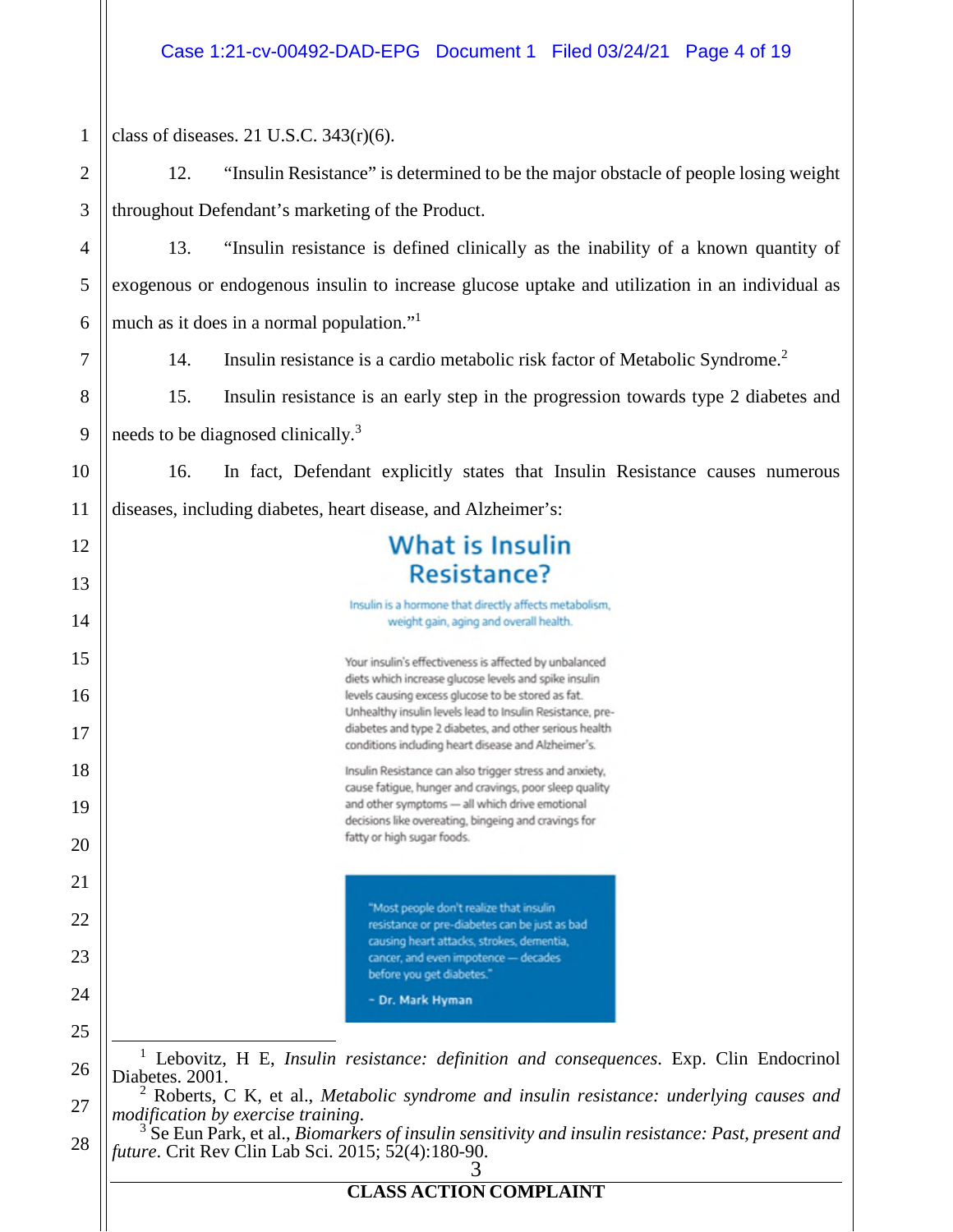17. Defendant also explicitly states that the Product is "the Natural Solution to Insulin

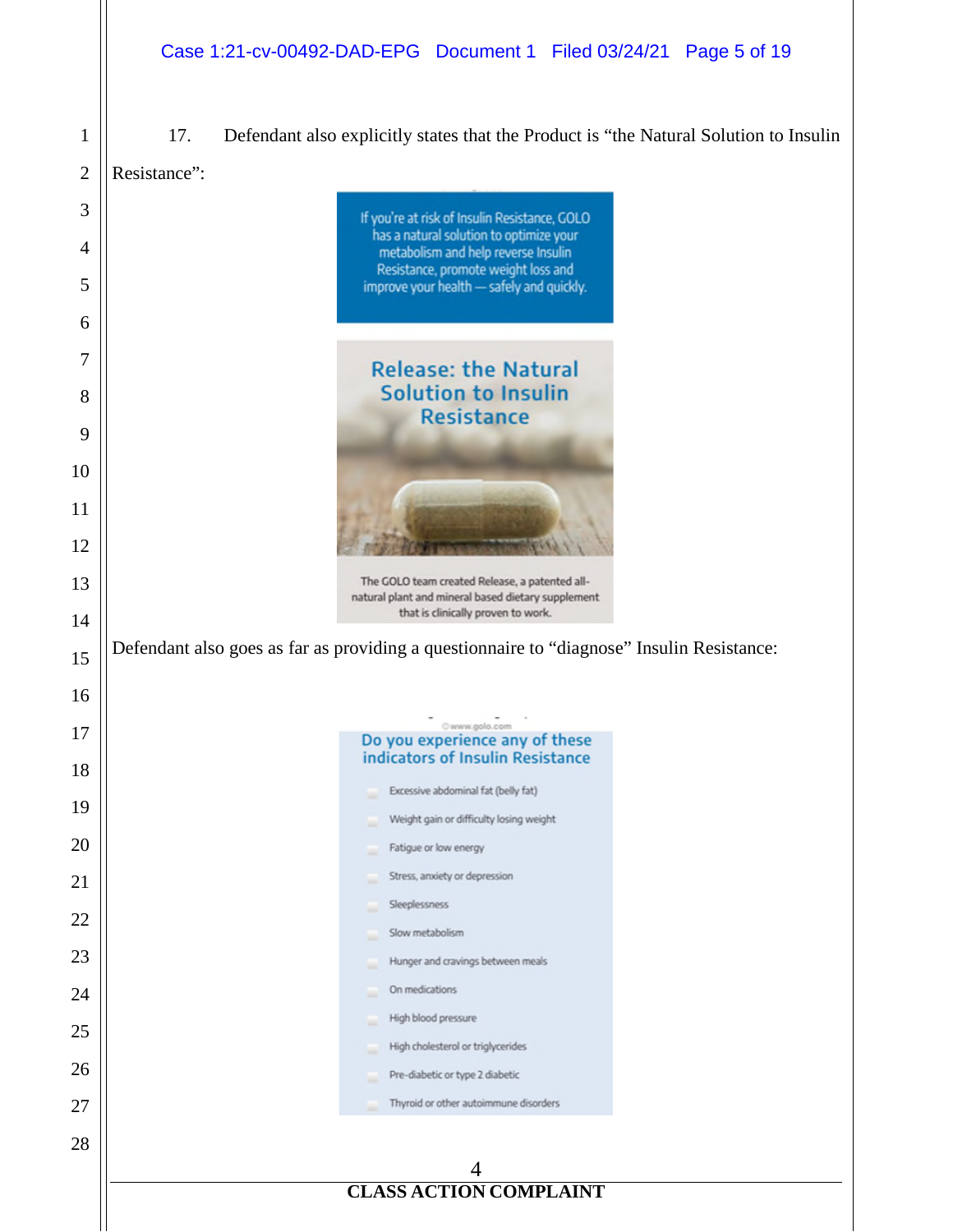## Case 1:21-cv-00492-DAD-EPG Document 1 Filed 03/24/21 Page 6 of 19

| PCOS or Fertility problems              |                    |  |  |  |  |
|-----------------------------------------|--------------------|--|--|--|--|
| <b>Low Risk</b>                         | <b>Severe Risk</b> |  |  |  |  |
|                                         |                    |  |  |  |  |
| <b>Your Risk for Insulin Resistance</b> |                    |  |  |  |  |

18. Lastly, Defendant cites to studies in diseased populations like the obese and people with diabetes, in violation of 21 C.F.R. 101.93(g)(2)(iv)(C).<sup>4</sup>

19. When Defendant's claims are viewed in their totality, they are either explicitly or implicitly claiming to mitigate or prevent disease.

20. These claims are implied disease claims under 21 C.F.R. 101.93(g)(2), and therefore the Products are misbranded under 21 U.S.C.  $343(r)(6)$  and cannot be sold within California.

## *Inadequate Directions for Use*

21. Defendant's Product is also misbranded within the meaning of section  $502(f)(1)$  of the FDCA, 21 U.S.C.  $352(f)(1)$ , in that their labeling fails to include adequate directions for use.

22. "Adequate directions for use" means directions that enable a layperson to use a drug safely and for the purposes for which it is intended. *See* 21 CFR 201.5. The Product is offered for conditions that are not amenable to self-diagnosis and treatment by individuals who are not medical practitioners; therefore, adequate directions for use cannot be written so that a layperson can use these drugs safely for their intended purposes.

23. FDA-approved prescription drugs that bear their FDA-approved labeling are exempt from the requirements that they bear adequate directions for use by a layperson. However, Defendant's Product is not exempt from the requirement that it's labeling bear adequate directions for use, 21 CFR 201.100(c)(2) and 201.115, because no FDA-approved applications are in effect for Defendant's Product.

24. The introduction or delivery for introduction into interstate commerce of these misbranded drugs violates section 301(a) of the FD&C Act, 21 U.S.C. 331(a).

5 4 *See* https://www.golo.com/pages/golo-studies Last visited February 8, 2021.

## **CLASS ACTION COMPLAINT**

 $\overline{a}$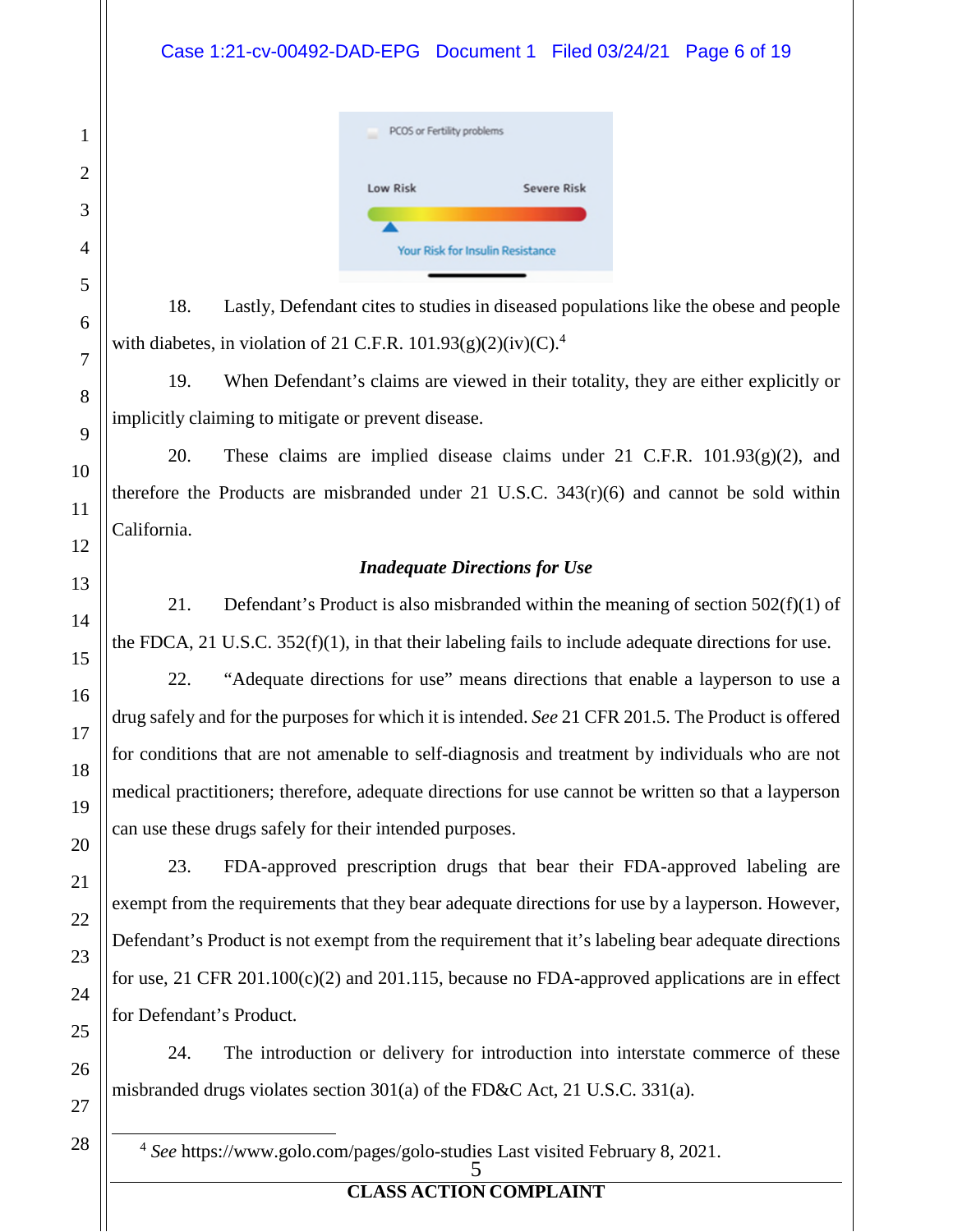## *Defendant's "Clinically Proven" Claim is Misleading*

25. To further boost its sales and separate itself from the competition, Defendant misleadingly states that the Product is "Clinically Proven":

> X GOLO Weight Loss Program | GOLO F... ... If you're at risk of Insulin Resistance, GOLO has a natural solution to optimize your metabolism and help reverse Insulin Resistance, promote weight loss and improve your health - safely and quickly.

**Release: the Natural** Solution to Insulin **Resistance** 

The GOLO team created Release, a patented allnatural plant and mineral based dietary supplement that is clinically proven to work.

**Release Supports:** 

26. In order for a claim to be considered scientifically and clinically proven, as Defendants claim, the claim must be widely accepted in its applicable field and have overwhelming evidence supporting it. Moreover, there must be a consensus in the scientific community agreeing with the representations. Such consensus would require, at a minimum, sufficiently large, randomized, controlled, double-blind studies that have been scrutinized by peer review during the publication process and subjected to scholarly debate by diverse panels of scientific experts. Additionally, scientific consensus requires that published results be independently replicated by others using rigorous experimental design and data collection practices. If specific representations do not meet these standards, they cannot be considered to be "scientifically and clinically proven"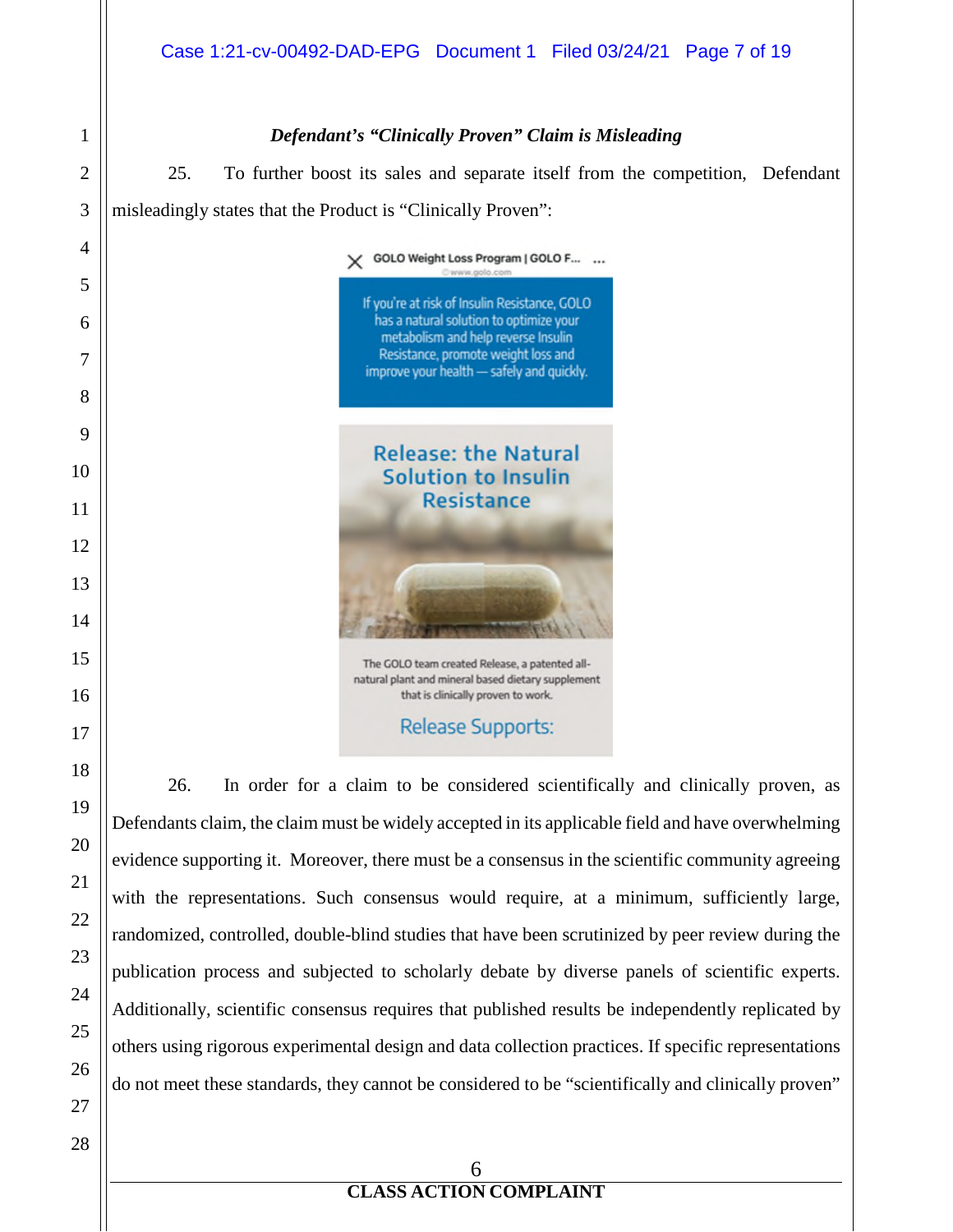1 nor can they be considered to have reached scientific consensus.<sup>5</sup>

2 3 27. In fact, GOLO admits that the studies upon which they rely are only "pilot studies" commissioned by Defendant.<sup>6</sup>

28. None of these studies have gone through the rigorous steps of being peer reviewed, and not part of legitimate scientific publications.

6 7 29. A search for the GOLO Product in the National Institute of Health database PubMed, there are no peer reviewed studies on the Product.

30. Defendant intended for Plaintiff and the Class members to be deceived or misled.

9 10 31. Defendant's deceptive and misleading practices proximately caused harm to the Plaintiff and the Classes.

32. Plaintiff and Class members would not have purchased the Product, or would have not paid as much for the Product, had they known the truth about the mislabeled and falsely advertised Product.

14

4

5

8

11

12

13

15

17

18

19

## **CLASS ACTION ALLEGATIONS**

33. Plaintiff brings this action individually and as a representative of all those similarly

16 situated, pursuant to Federal Rule of Civil Procedure 23, on behalf of the below-defined Classes:

**National Class:** All persons in the United States who purchased the Product (the "National Class") for personal use and not for resale.

**California State Subclass:** All persons in the State of California who purchased the Product (the "California Subclass") for personal use and not for resale.

20 Specifically excluded from these definitions are: (1) Defendant, any entity in which Defendant has

21 a controlling interest, and its legal representatives, officers, directors, employees, assigns and

22 successors; (2) the Judge to whom this case is assigned and any member of the Judge's staff or

23 immediate family; and (3) Class Counsel. Plaintiff reserves the right to amend the Class definition

24 and Subclass definitions as necessary.

25

34. Certification of Plaintiff's claims for class-wide treatment are appropriate because

7 26 27 28  $\overline{a}$ <sup>5</sup> Bauchner H, Golub RM, Fontanarosa PB. Reporting and Interpretation of Randomized Clinical Trials. *JAMA*. 2019;322(8):732-735; Kirman CR, Simon TW, Hays SM. Science Peer Review for the 21st century: Assessing Scientific Consensus for Decision-making while Managing Conflict of Interests, Reviewer and Process Bias. *Regul Toxicol Pharmacol*. 2019;103:73-85. 6 *See* https://www.golo.com/pages/golo-studies Last visited February 8, 2021.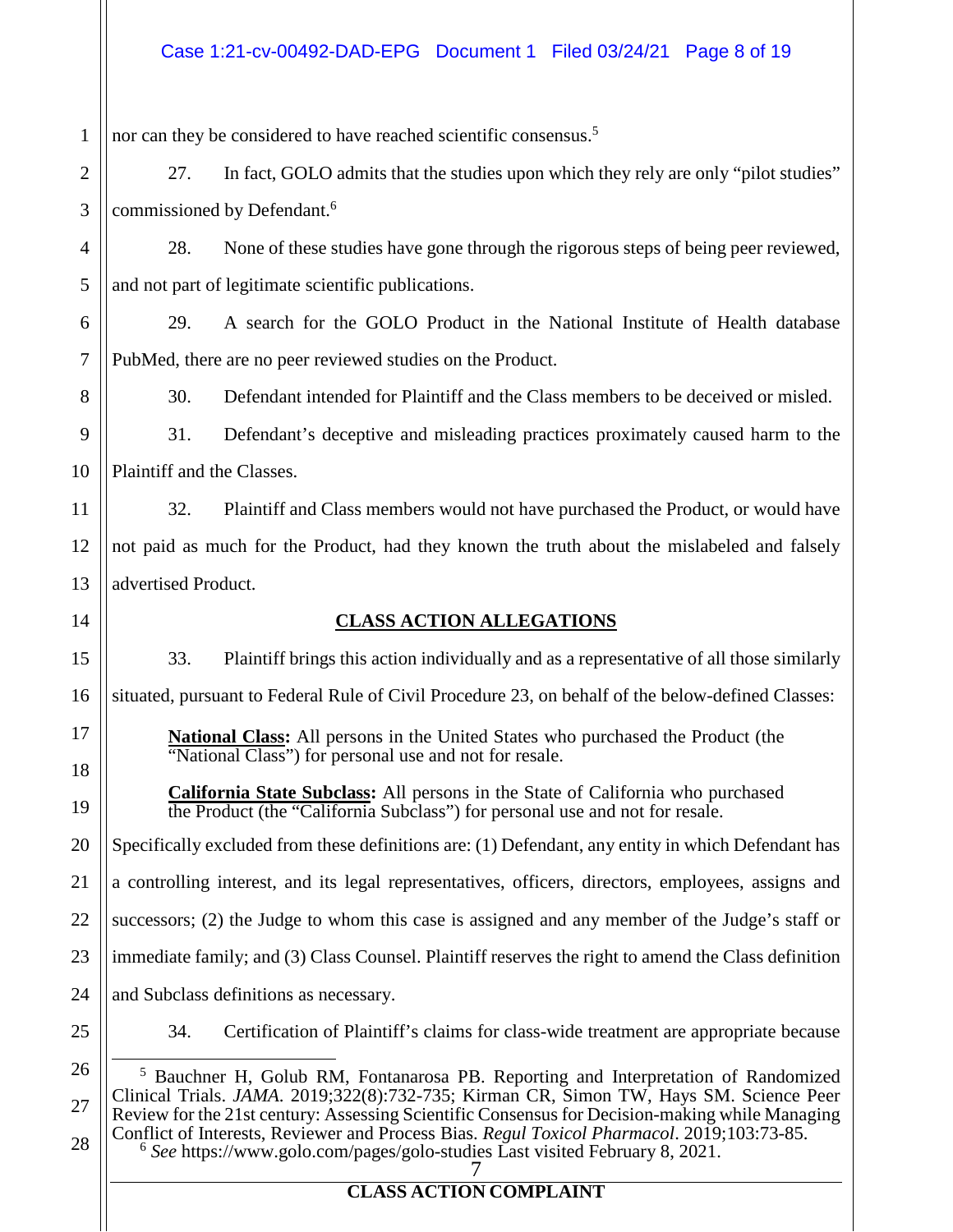1 2 3 Plaintiff can prove the elements of the claims on a class-wide basis using the same evidence that individual Class members would use to prove those elements in individual actions alleging the same claims.

35. Numerosity: The Members of the Class are so numerous that joinder of all members is impracticable. While the exact number of Class Members is presently unknown, it likely consists of thousands of consumers. The number of Class Members can be determined by sales information and other records. Moreover, joinder of all potential Class Members is not practicable given their numbers and geographic diversity. The Class is readily identifiable from information and records in the possession of Defendant and its authorized retailers.

36. Typicality: The claims of the representative Plaintiff is typical in that Plaintiff, like all Class Members, purchased the Product that was manufactured, marketed, advertised, distributed, and sold by Defendant. Furthermore, the factual basis of Defendant's misconduct is common to all Class Members because Defendant has engaged in systematic fraudulent behavior that was deliberate, includes negligent misconduct, and results in the same injury to all Class Members.

16 18 19 37. Commonality: Common questions of law and fact exist as to all Members of the Class. These questions predominate over questions that may affect only individual Class Members because Defendant has acted on grounds generally applicable to the Class. Such common legal or factual questions include, *inter alia*:

20 21 a. Whether the Product contents are mislabeled as dietary supplements, and are being sold in violation of the FDCA;

22 23 b. Whether Defendant is explicitly or implicitly claiming that its Products can mitigate or prevent a disease or class of diseases in violation of the FDCA and DSHEA;

24 25 c. Whether Defendant's Products are misbranded because their labelling fails to include adequate directions for use;

26 27 d. Whether Defendant knowingly made misleading statements in connection with consumer transactions that reasonable consumers were likely to rely upon to their detriment;

28

4

5

6

7

8

9

10

11

12

13

14

15

17

e. Whether Defendant knew or should have known that the representations and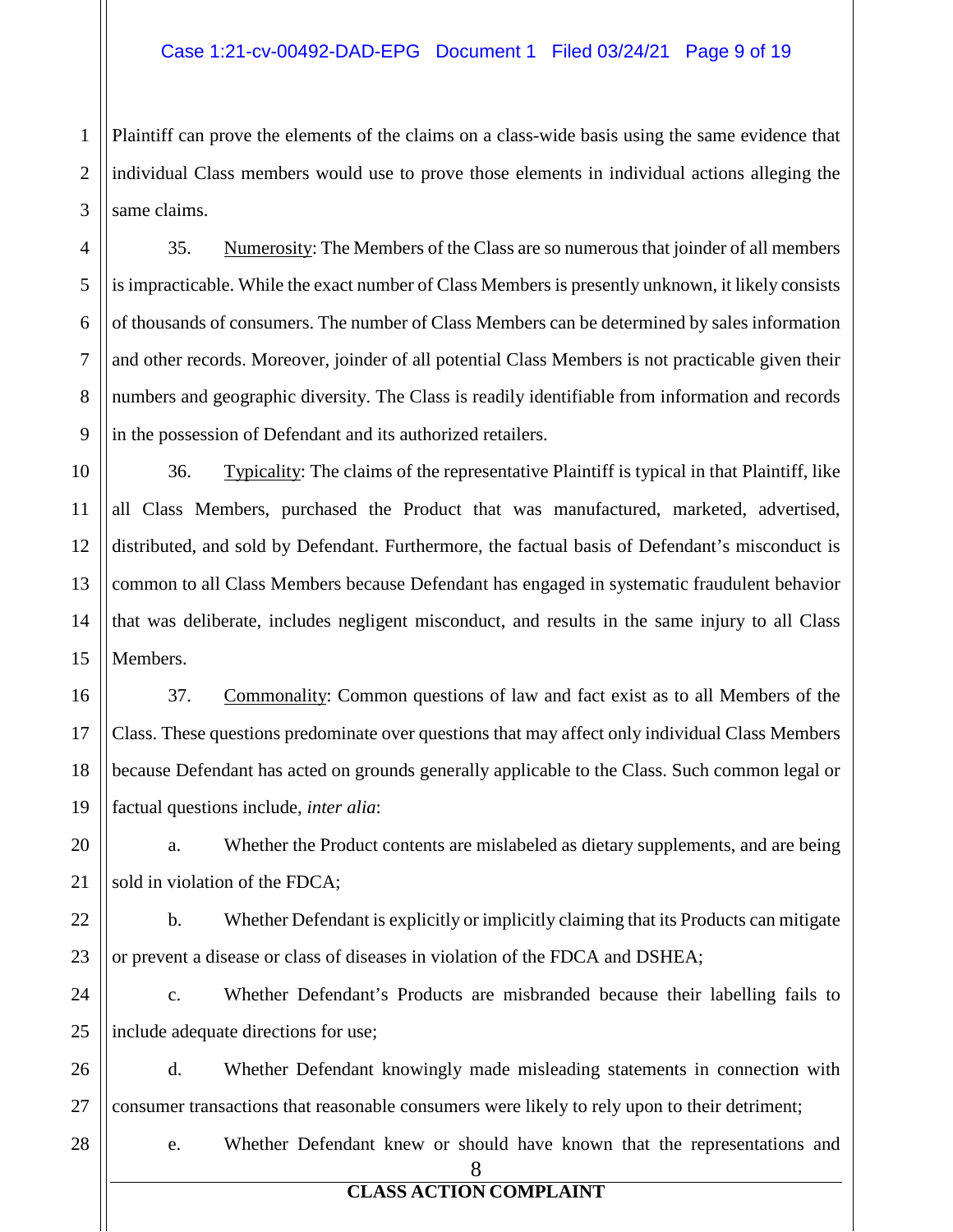#### Case 1:21-cv-00492-DAD-EPG Document 1 Filed 03/24/21 Page 10 of 19

1 advertisements regarding the Product was false and misleading;

2 3 f. Whether Defendant has breached express and implied warranties in the sale and marketing of the Product;

g. Whether Defendant's conduct violates public policy;

h. Whether Defendant's acts and omissions violate California law;

6 7 i. Whether Plaintiff and the Class Members did not receive the benefit of their bargain when purchasing the Product;

j. Whether the Plaintiff and the Class Members suffered monetary damages, and, if so, what is the measure of those damages;

k. Whether Plaintiff and the Class Members are entitled to an injunction, damages, restitution, equitable relief, and other relief deemed appropriate, and, if so, the amount and nature of such relief.

38. Adequate Representation: Plaintiff will fairly and adequately protect the interests of Class Members. She has no interests antagonistic to those of Class Members. Plaintiff retained attorneys experienced in the prosecution of class actions, including consumer and product defect class actions, and Plaintiff intends to prosecute this action vigorously.

39. Injunctive/Declaratory Relief: The elements of Rule 23(b)(2) are met. Defendant will continue to commit the unlawful practices alleged herein, and Class Members will remain at an unreasonable and serious safety risk as a result of the Defect. Defendant has acted and refused to act on grounds that apply generally to the Class, such that final injunctive relief and corresponding declaratory relief is appropriate respecting the Class as a whole.

40. Predominance and Superiority: Plaintiff and Class Members have all suffered and will continue to suffer harm and damages as a result of Defendant's unlawful and wrongful conduct. A class action is superior to other available methods for the fair and efficient adjudication of the controversy. Absent a class action, Class Members would likely find the cost of litigating their claims prohibitively high and would therefore have no effective remedy at law. Because of the relatively small size of Class Members' individual claims, it is likely that few Class Members could afford to seek legal redress for Defendant's misconduct. Absent a class action, Class

4

5

9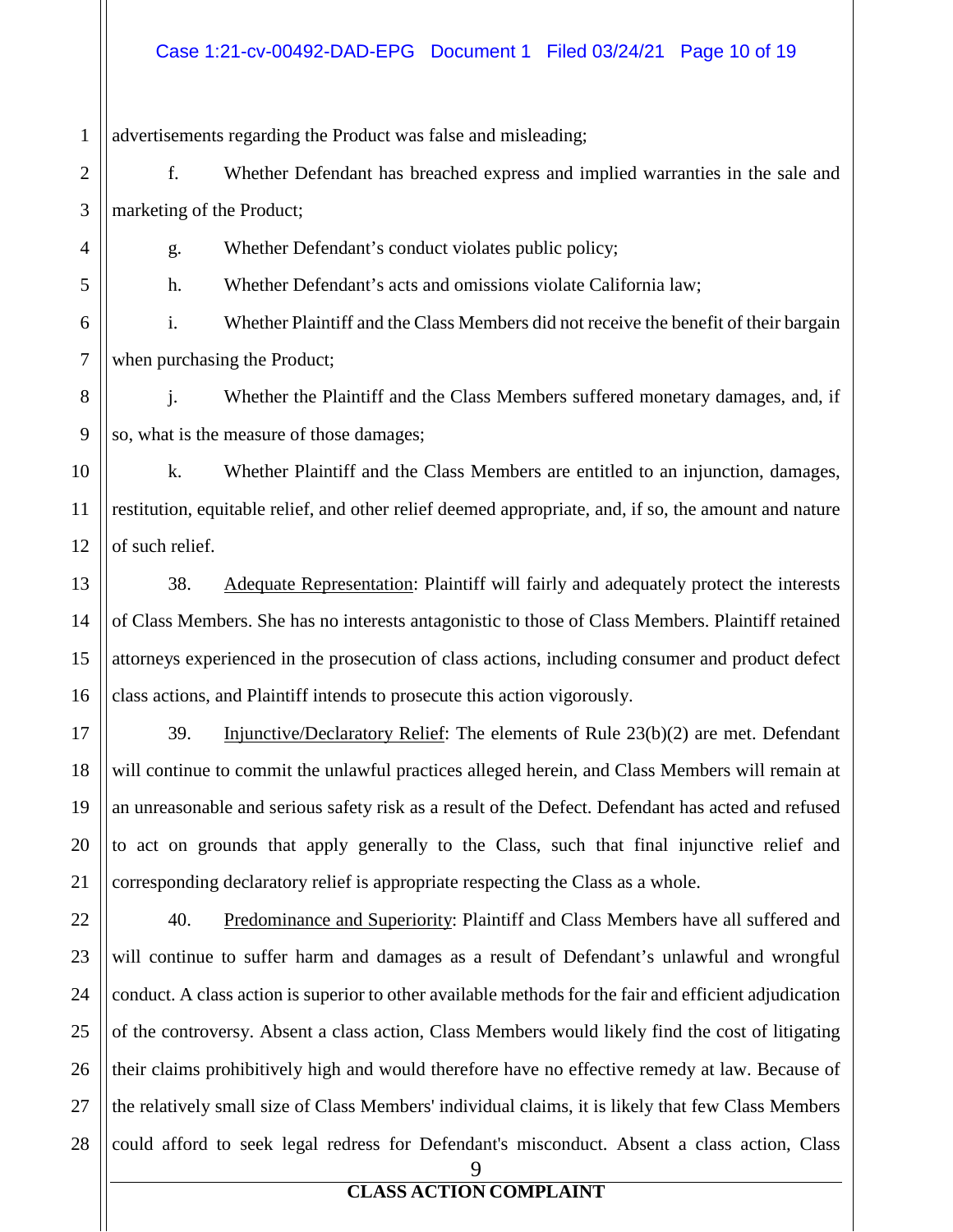#### Case 1:21-cv-00492-DAD-EPG Document 1 Filed 03/24/21 Page 11 of 19

1 2 3 4 5 Members will continue to incur damages, and Defendant's misconduct will continue without remedy. Class treatment of common questions of law and fact would also be a superior method to multiple individual actions or piecemeal litigation in that class treatment will conserve the resources of the courts and the litigants and will promote consistency and efficiency of adjudication.

6 7 41. Plaintiff knows of no difficulty to be encountered in the maintenance of this action that would preclude its maintenance as a class action.

42. Defendant has acted or refused to act on grounds generally applicable to the Class, thereby making appropriate final injunctive relief or corresponding declaratory relief with respect to the Class appropriate.

#### **CAUSES OF ACTION**

#### **COUNT I California's Unfair Competition Law Cal. Bus. & Prof. Code § 17200 et seq. ("UCL") (On Behalf of the California Subclass)**

43. Plaintiff realleges and incorporate by reference the allegations contained in the preceding paragraphs as though set forth fully herein.

17 18 44. Plaintiff brings this claim individually and on behalf of all members of the California Subclass against Defendant.

19 20 45. The UCL prohibits any "unlawful, unfair or fraudulent business act or practice." Cal. Bus. & Prof. Code § 17200.

21 22 46. The acts, omissions, misrepresentations, practices, and non-disclosures of Defendant as alleged herein constitute business acts and practices.

23 24 47. Unlawful: The acts alleged herein are "unlawful" under the UCL in that they violate at least the following laws:

25

26

8

9

10

11

12

13

14

15

16

a. The False Advertising Law, Cal. Bus. & Prof. Code §§ 17500 *et seq*.;

b. The Consumers Legal Remedies Act, Cal. Civ. Code §§ 1750 *et seq*.;

27 28 c. The Federal Food, Drug, and Cosmetic Act, 21 U.S.C. §§ 301 *et seq*.; as incorporated into California law in the Sherman Food, Drug, and Cosmetic Law, Cal. Health &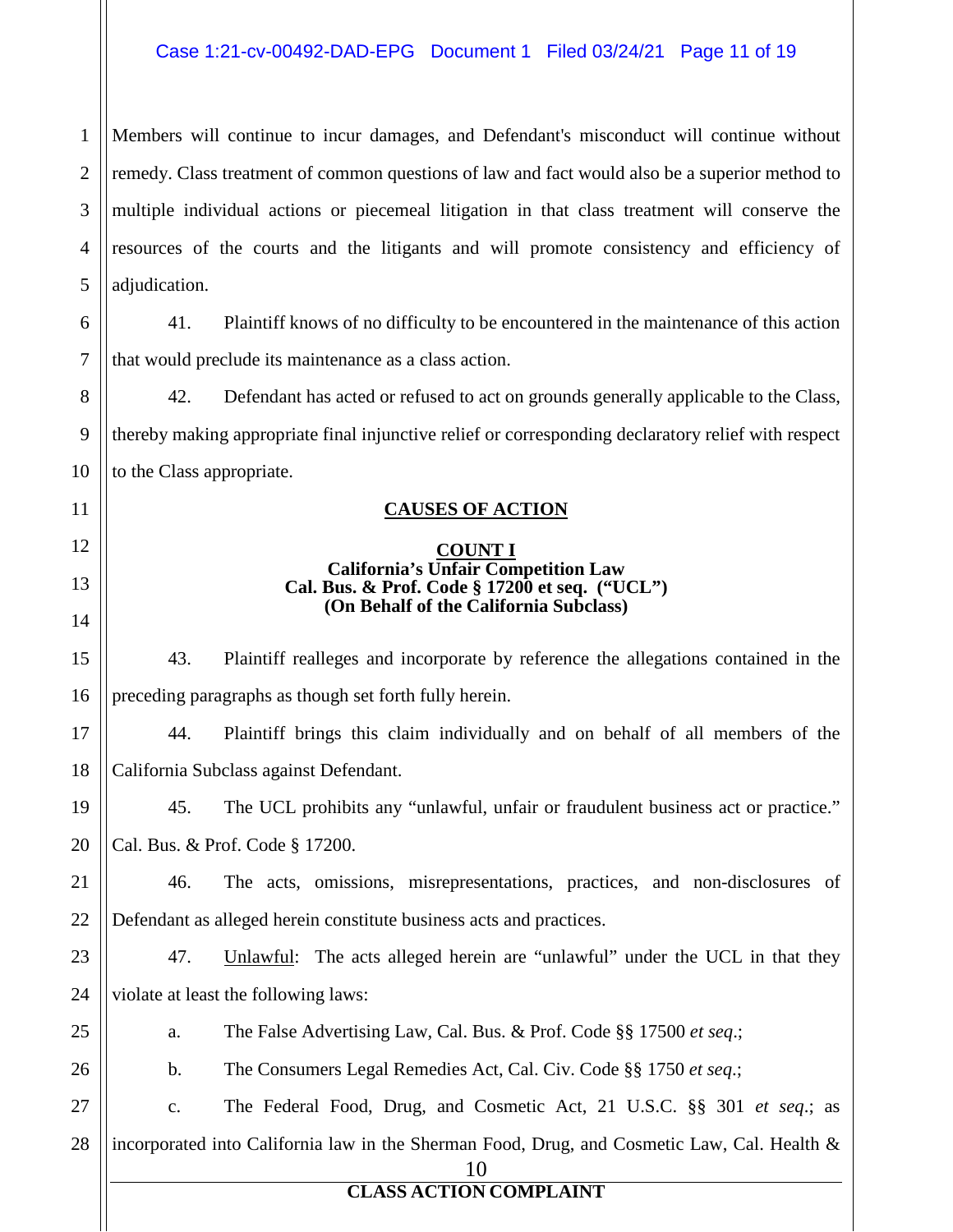1 Safety Code §§ 110100 *et seq*.

48. Unfair: Defendant's conduct with respect to the labeling, advertising, and sale of the Product was "unfair" because Defendant's conduct was immoral, unethical, unscrupulous, or substantially injurious to consumers and the utility of their conduct, if any, does not outweigh the gravity of the harm to their victims.

49. Defendant's conduct with respect to the labeling, advertising, and sale of the Product was and is also unfair because it violates public policy as declared by specific constitutional, statutory or regulatory provisions, including but not limited to the applicable sections of: the Consumers Legal Remedies Act, the False Advertising Law, the FDCA, and the California Sherman Food, Drug, and Cosmetic Law.

50. Defendant's conduct with respect to the labeling, advertising, and sale of the Product was and is unfair because the consumer injury was substantial, not outweighed by benefits to consumers or competition, and not one consumer themselves could reasonably have avoided.

51. Fraudulent: A statement or practice is "fraudulent" under the UCL if it is likely to mislead or deceive the public, applying an objective reasonable consumer test.

52. As set forth in detail above, Defendant has fraudulently misbranded and mislabeled in violation of the FDCA; and has made false and misleading statements that are likely to mislead reasonable consumers to believe the Product has been scientifically established to be effective.

53. Defendant profited from its sale of the falsely, deceptively, and unlawfully advertised and packaged Product to unwary consumers.

54. Plaintiff and Class Members are likely to continue to be damaged by Defendant's deceptive trade practices, because Defendant continues to disseminate misleading information on the Product's packaging. Thus, injunctive relief enjoining Defendant's deceptive practices is proper.

55. Defendant's conduct caused and continues to cause substantial injury to Plaintiff and the other Class Members. Plaintiff has suffered injury in fact as a result of Defendant's unlawful conduct.

11 56. In accordance with Bus. & Prof. Code § 17203, Plaintiff seeks an order enjoining

## **CLASS ACTION COMPLAINT**

2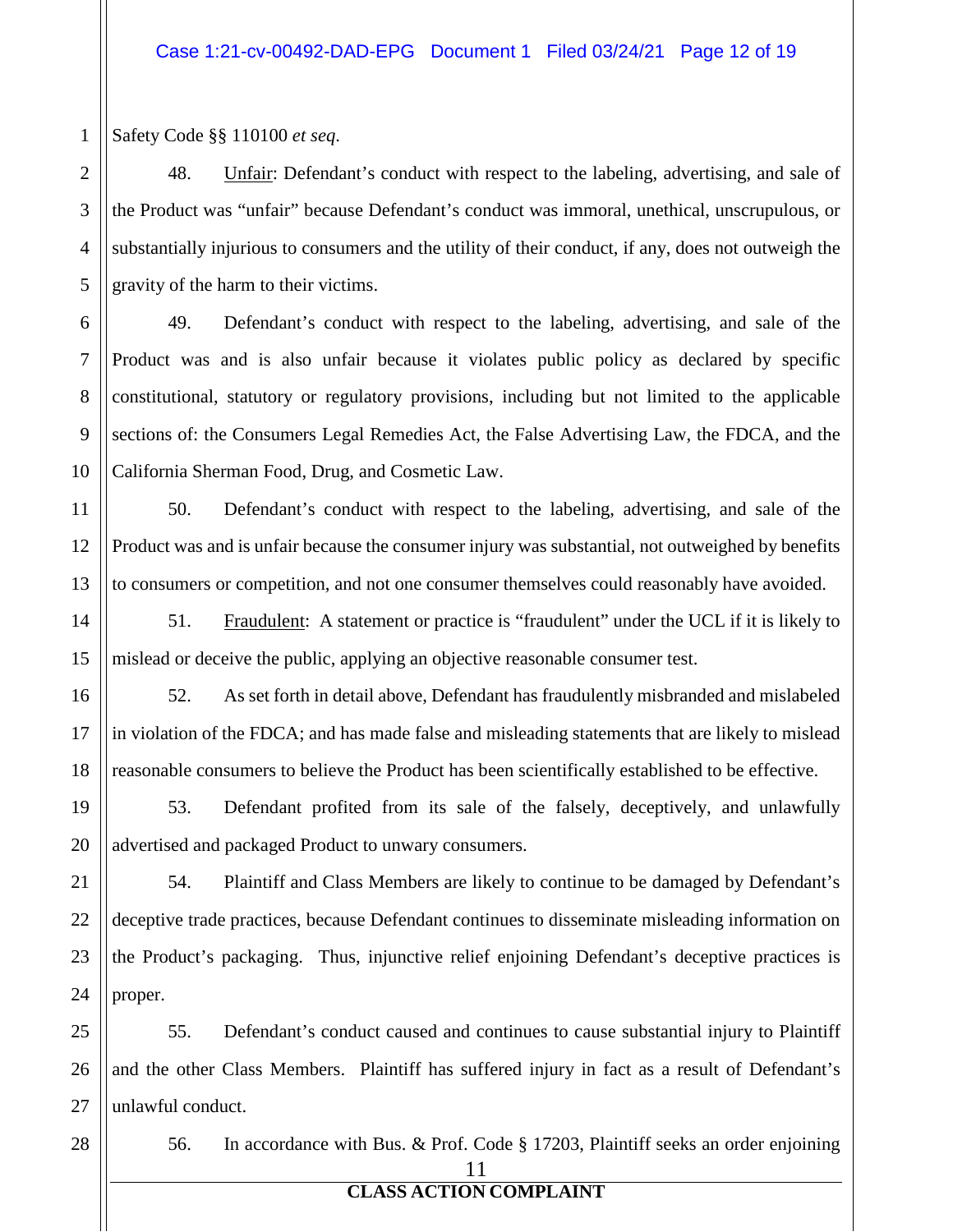1 2 Defendant from continuing to conduct business through unlawful, unfair, and/or fraudulent acts and practices, and to commence a corrective advertising campaign.

57. Plaintiff and the Class also seek an order for and restitution of all monies from the sale of the Product, which were unjustly acquired through acts of unlawful competition.

#### **COUNT II California's False Advertising Law Cal. Bus. & Prof. Code § 17500 ("FAL") (On Behalf of the California Subclass)**

58. Plaintiff realleges and incorporate by reference the allegations contained in the preceding paragraphs as if fully set forth herein.

59. Plaintiff brings this claim individually and on behalf of the members of the California Subclass against Defendant.

60. The FAL provides that "[i]t is unlawful for any person, firm, corporation or association, or any employee thereof with intent directly or indirectly to dispose of real or personal property or to perform services" to disseminate any statement "which is untrue or misleading, and which is known, or which by the exercise of reasonable care should be known, to be untrue or misleading." Cal. Bus. & Prof. Code § 17500.

61. It is also unlawful under the FAL to disseminate statements concerning property or services that are "untrue or misleading, and which is known, or which by the exercise of reasonable care should be known, to be untrue or misleading." *Id.*

62. As alleged in detail above, the advertisements, labeling, policies, acts, and practices of Defendant relating to the Product misled consumers acting reasonably as to the ingredients and effectiveness of the Product.

63. Plaintiff suffered injury in fact as a result of Defendant's actions as set forth herein because they purchased the Product in reliance on Defendant's labeling claims that under the FDCA and DSHEA amount to intentional mislabeling and misbranding of the Product.

26 27 28 64. Defendant's business practices as alleged herein constitute deceptive, untrue, and misleading advertising pursuant to the FAL because Defendant has advertised the Product in a manner that is untrue and misleading, which Defendant knew or reasonably should have known,

3

4

5

6

7

12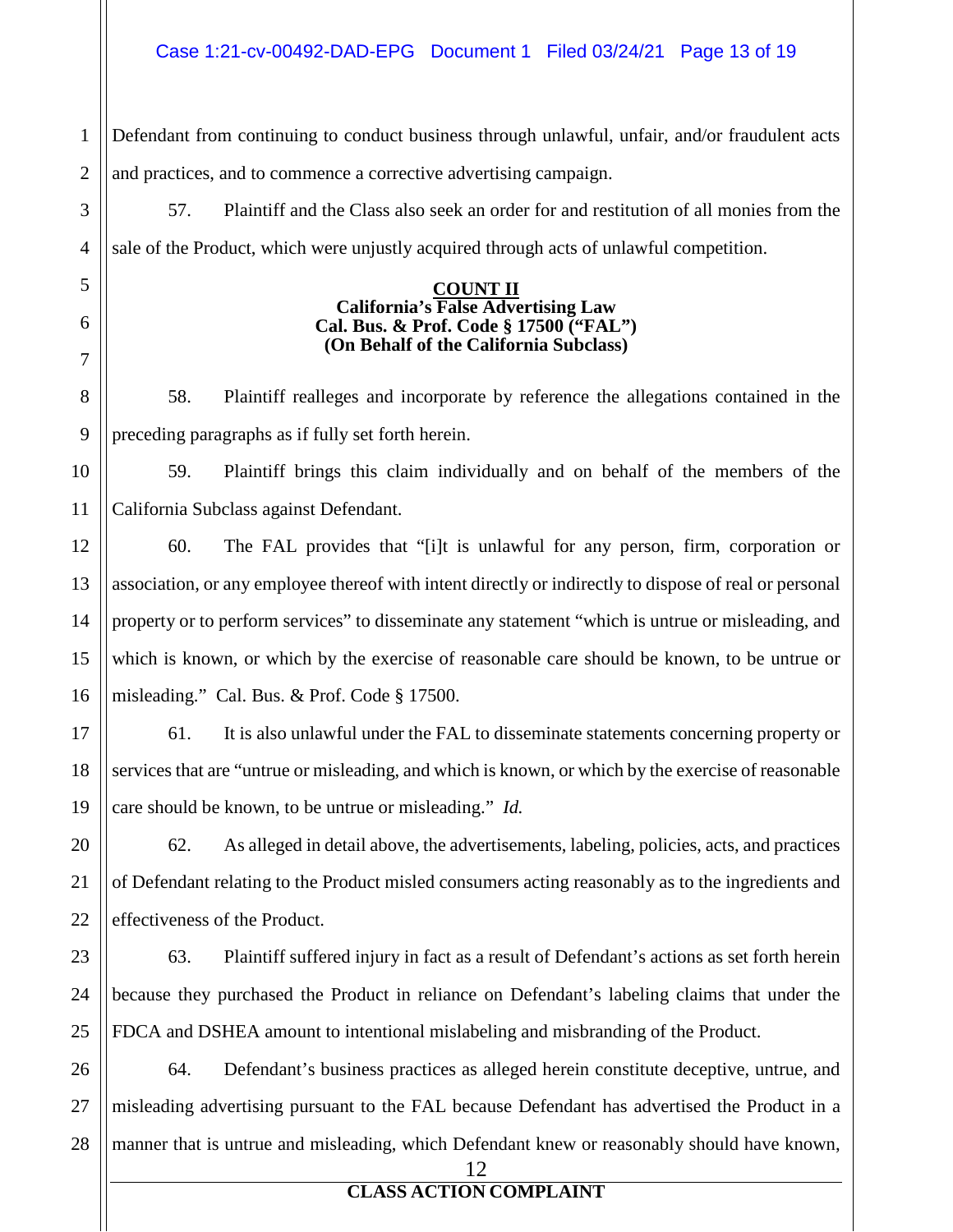13 1 2 3 4 5 6 7 8 9 10 11 12 13 14 15 16 17 18 19 20 21 22 23 24 25 26 27 28 and omitted material information from its advertising. 65. Defendant profited from its sale of the falsely and deceptively advertised Product to unwary consumers. 66. As a result, Plaintiff, the California Sub-Class, and the general public are entitled to injunctive and equitable relief, restitution, and an order for the disgorgement of the funds by which Defendant was unjustly enriched. 67. Pursuant to Cal. Bus. & Prof. Code § 17535, Plaintiff, on behalf of herself and the California Sub-Class, seek an order enjoining Defendant from continuing to engage in deceptive business practices, false advertising, and any other act prohibited by law, including those set forth in this Complaint. **COUNT III California's Consumer Legal Remedies Act Cal. Civ. Code § 1750 et seq. ("CLRA") (On Behalf of the California Subclass)**  68. Plaintiff realleges and incorporate by reference the allegations contained in the preceding paragraphs as if fully set forth herein. 69. Plaintiff brings this claim individually and on behalf of the members of the California Subclass against Defendant. 70. Defendant is a "person" under the Legal Remedies Act, Cal. Civ. Code § 1761(c). 71. Plaintiff and Subclass members are "consumers" under the Legal Remedies Act, Cal. Civ. Code § 1761(d). 72. The CLRA prohibits deceptive practices in connection with the conduct of a business that provides goods, property, or services primarily for personal, family, or household purposes. 73. Defendant's false and misleading labeling and other policies, acts, and practices were designed to, and did, induce the purchase and use of the Product for personal, family, or household purposes by Plaintiff and Subclass Members, and violated and continue to violate the following sections of the CLRA: a. § 1770(a)(5): representing that goods have characteristics, uses, or benefits which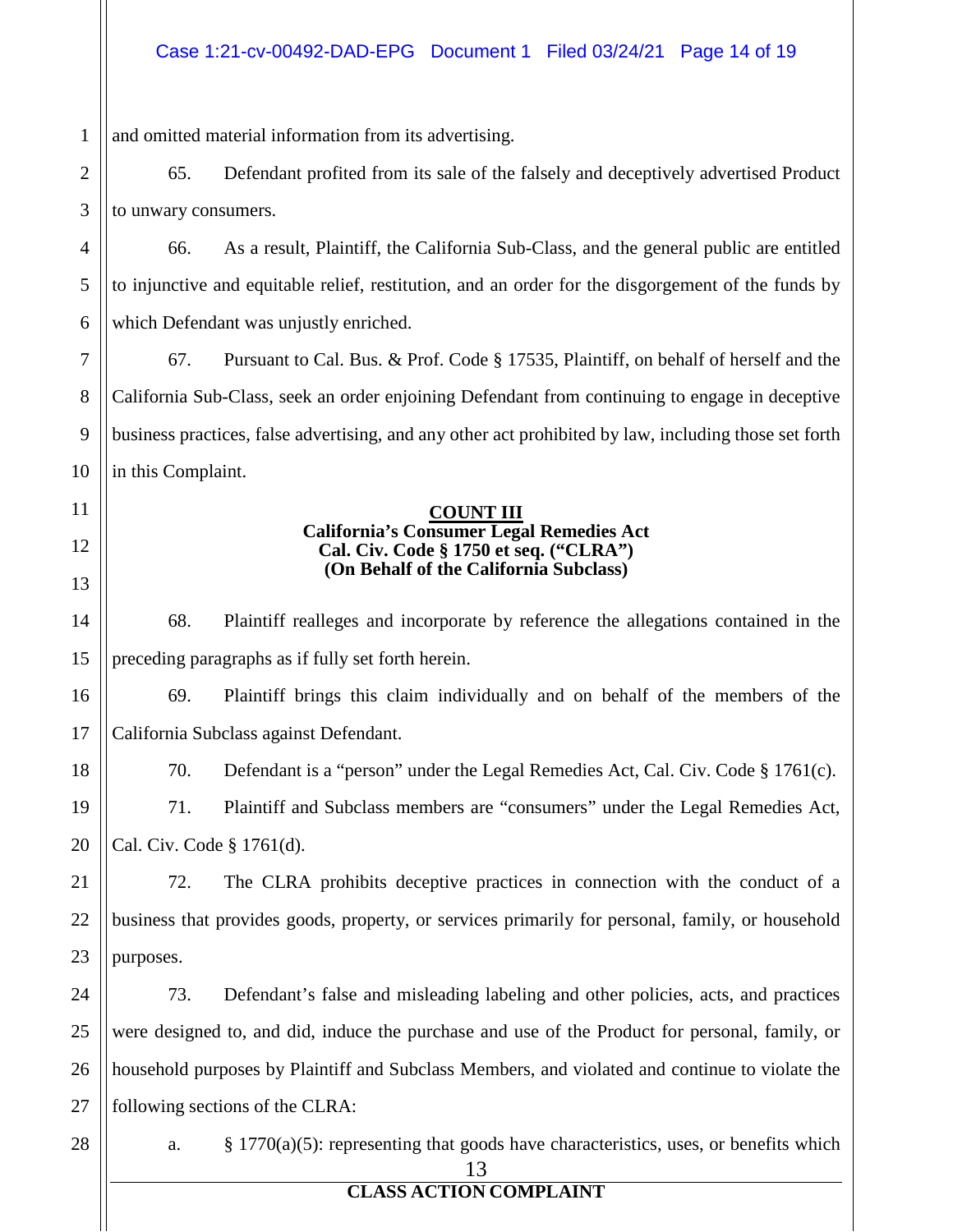#### Case 1:21-cv-00492-DAD-EPG Document 1 Filed 03/24/21 Page 15 of 19

1 they do not have;

4

11

17

18

19

20

21

24

25

2 3 b.  $\S 1770(a)(7)$ : representing that goods are of a particular standard, quality, or grade if they are of another;

c.  $\S 1770(a)(9)$ : advertising goods with intent not to sell them as advertised; and

5 6 d. § 1770(a)(16): representing the subject of a transaction has been supplied in accordance with a previous representation when it has not.

7 8 74. Defendant profited from the sale of the falsely, deceptively, and unlawfully advertised Products to unwary consumers.

9 10 75. Defendant's wrongful business practices constituted, and constitute, a continuing course of conduct in violation of the CLRA.

12 13 14 15 16 76. Pursuant to the provisions of Cal. Civ. Code § 1782(a), Plaintiff has mailed Defendant a letter prior to the filing of this Class Action Complaint providing notice of its alleged violations of the CLRA, demanding that Defendant correct such violations, and providing Defendant with the opportunity to correct its business practices. If Defendant does not correct its business practices, Plaintiff will amend (or seek leave to amend) the complaint to add claims for monetary relief, including restitution and actual damages under the Consumers Legal Remedies Act.

77. Pursuant to California Civil Code § 1780, Plaintiff seeks injunctive relief, their reasonable attorney fees and costs, and any other relief that the Court deems proper.

#### **COUNT IV Breach of Express Warranties (On Behalf of the National Class and California Subclass)**

22 23 78. Plaintiff realleges and incorporates by reference the preceding paragraphs as if fully set forth herein.

79. Plaintiff brings this claim individually and on behalf of the members of National Class and the California Subclass against Defendant.

14 26 27 28 80. Through the Product's labels and advertising, Defendant made affirmations of fact or promises, or description of goods, described above, which were "part of the basis of the bargain," in that Plaintiff and the Class Members purchased the Product in reasonable reliance on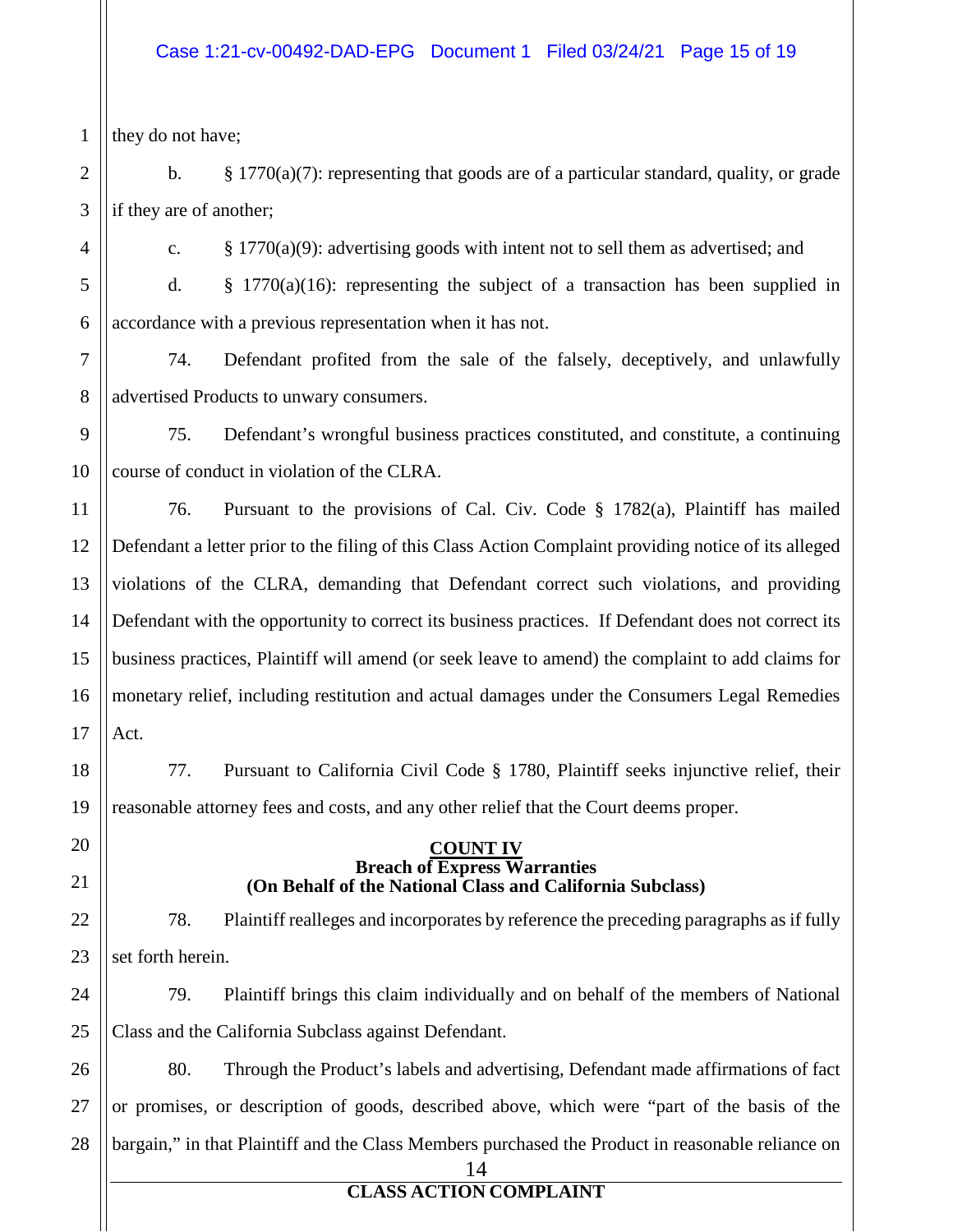1 those statements.

2

3

4

5

6

7

8

9

10

11

12

13

14

15

16

17

18

19

20

21

22

23

24

25

26

27

81. Plaintiff and the Class Members have privity of contract with Defendant through their purchase of the Product, and through the express warranties that Defendant issued to its customers. Defendant's warranties accompanied the Product and were intended to benefit endusers of the Product. To the extent that Plaintiff and/or the Class Members purchased the Product from third-party retailers, privity is not required because Plaintiff and the Class Members are intended third-party beneficiaries of the contracts between Defendant and third-party retailers, and because the express warranty is intended to benefit purchasers or owners subsequent to the thirdparty retailers. In other words, the contracts are intended to benefit the ultimate consumer or user of the Product.

82. As a result of Defendant's breach of warranty, Plaintiffs and the Class Members have been damaged in the amount of the purchase price of the Products and any consequential damages resulting from the purchases.

#### **COUNT V Breach of Implied Warranty of Merchantability (On Behalf of the National Class and California Subclass)**

83. Plaintiff realleges and incorporates by reference the preceding paragraphs as if fully set forth herein.

84. Plaintiff brings this claim individually and on behalf of the members of National Class and the California Subclass against Defendant.

85. Defendant, through its acts and omissions set forth herein, in the sale, marketing, and promotion of the Product, made representations to Plaintiff and the Class Members.

86. Plaintiff and the Class Members bought the Product manufactured, advertised, and sold by Defendant, as described herein.

87. Defendant is a merchant with respect to the goods of this kind which were sold to Plaintiff and the Class Members, and there was, in the sale to Plaintiff and other consumers, an implied warranty that those goods were merchantable.

28

88. Plaintiff and the Class Members purchased the Product manufactured and marketed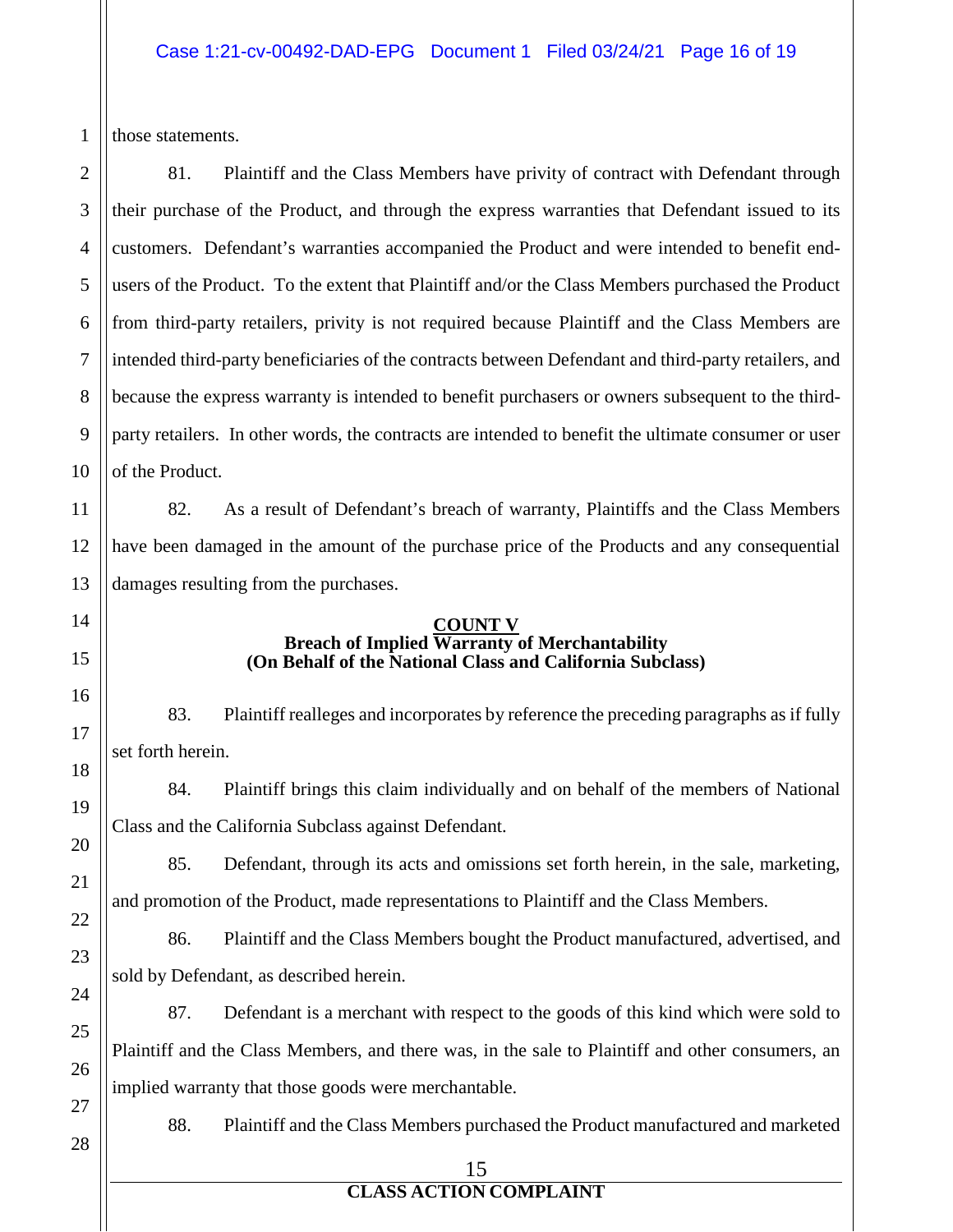### Case 1:21-cv-00492-DAD-EPG Document 1 Filed 03/24/21 Page 17 of 19

by Defendant by and through Defendant's authorized sellers for retail sale to consumers, or were otherwise expected to be the third-party beneficiaries of Defendant's contracts with authorized sellers, or eventual purchasers when bought from a third party. Defendant knew or had reason to know of the specific use for which the Product were purchased.

89. As an actual and proximate result of Defendant's conduct, Plaintiff and the Class Members did not receive goods as impliedly warranted by Defendant to be merchantable in that they did not conform to promises and affirmations made on the container or label of the Product nor are they fit for their ordinary purpose of providing the benefits as promised.

90. Plaintiff and the Class Members have sustained damages as a proximate result of the foregoing breach of implied warranty in the amount of the Product's purchase prices.

#### **PRAYER FOR RELIEF**

WHEREFORE, Plaintiff prays that this case be certified and maintained as a class action and for judgment to be entered against Defendant as follows:

- A. Enter an order certifying the proposed Class (and subclasses, if applicable), designating Plaintiff as the class representative, and designating the undersigned as class counsel;
- B. Enter an order awarding Plaintiff and the class members their actual damages, treble damages, and/or any other form of monetary relief provided by law, except that no monetary relief is presently sought for violations of the California Consumers Legal Remedies Act;
	- C. Declare that Defendant is financially responsible for notifying all Class members of the mislabeling and misbranding of the Product;
- D. Declare that Defendant must disgorge, for the benefit of the Class, all or part of the ill-gotten profits it received from the sale of the Product, or order Defendant to make full restitution to Plaintiff and the members of the Class, except that no monetary relief is presently sought for violations of the California Consumers Legal Remedies Act;
	- E. Defendant shall audit and reassess all prior customer claims regarding the Product,

16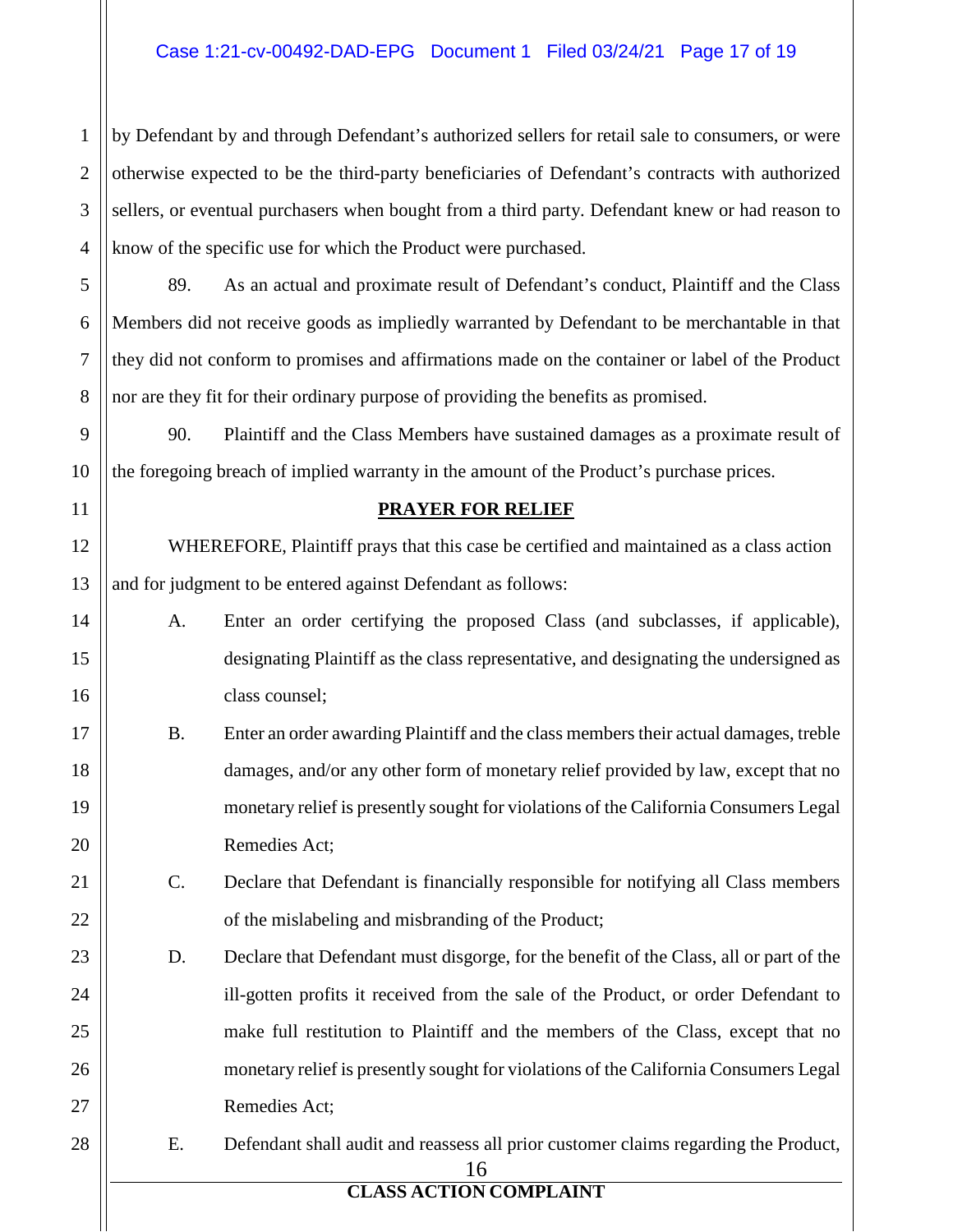17 **CLASS ACTION COMPLAINT**  1 2 3 4 5 6 7 8 9 10 11 12 13 14 15 16 17 18 19 20 21 22 23 24 25 26 27 28 including claims previously denied in whole or in part; F. An order awarding Plaintiff and the Classes pre-judgment and post-judgment interest as allowed under the law; G. Grant reasonable attorneys' fees and reimbursement of all costs for the prosecution of this action, including expert witness fees; and H. Grant such other and further relief as this Court deems just and appropriate. **JURY DEMAND** Plaintiff hereby demands a trial by jury on all issues so triable. Dated: March 23, 2021 Respectfully Submitted, By: */s/* Trenton R. Kashima Trenton R. Kashima (SBN 291405) tkashima@sommerspc.com **SOMMERS SCHWARTZ, P.C.**  402 West Broadway, Suite 1760 San Diego, CA 92101 Telephone: (619) 762-2125 Facsimile: (619) 762-2127 Kevin J. Stoops (SBN 332200) kstoops@sommerspc.com **SOMMERS SCHWARTZ, PC**  One Town Square, Suite 1700 Southfield, MI 48076 Telephone: (248) 784-6613 Facsimile: (248) 936-2143 Nick Suciu III\* **BARBAT MANSOUR SUCIU & TOMINA PLLC**  6905 Telegraph Rd., Suite 115 Bloomfield Hills, MI 48301 Tel: 313-303-3472 nicksuciu@bmslawyers.com *\*Pro Hac Vice Application Forthcoming Counsel for Plaintiff and the Putative Class*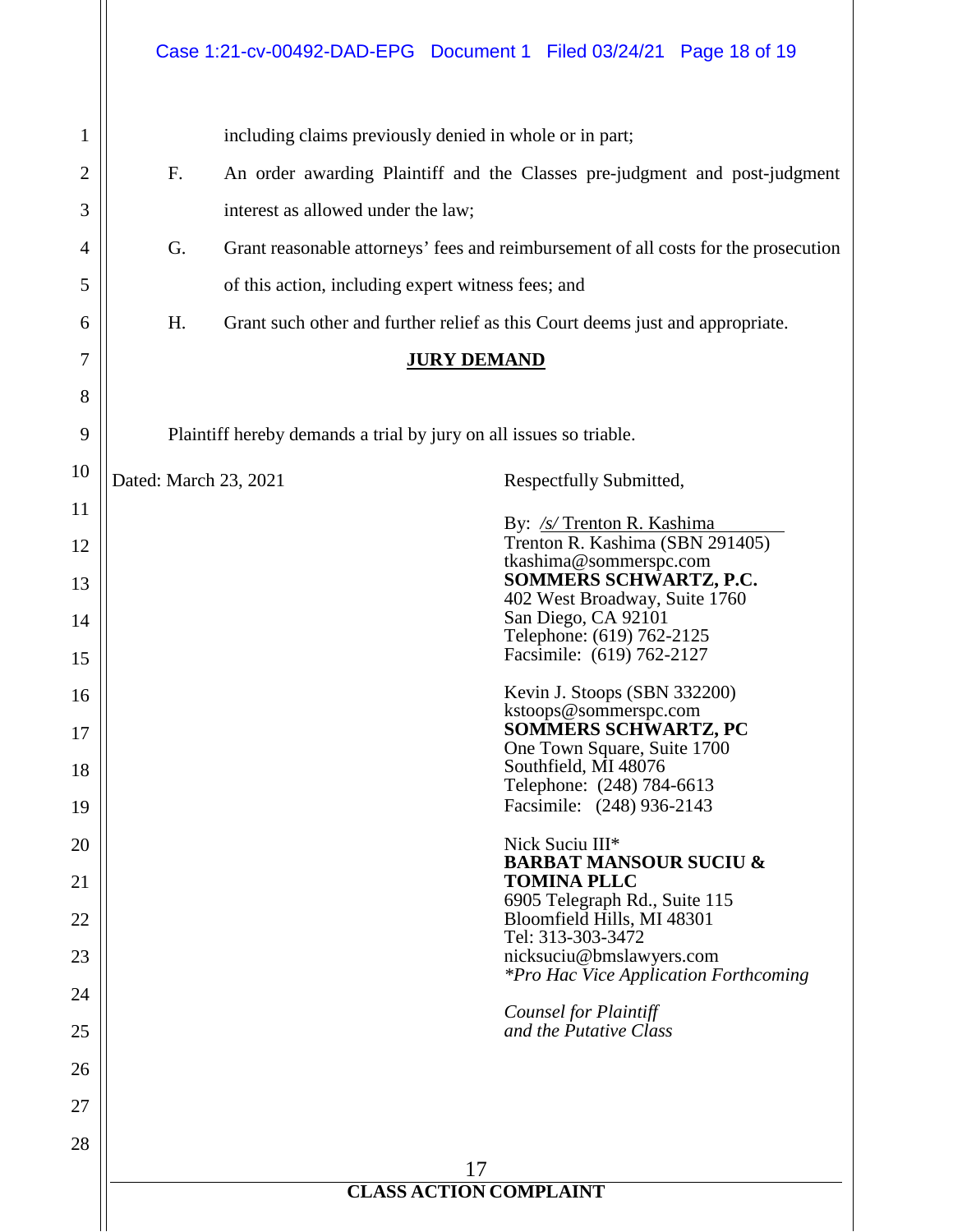## **CLRA Venue Declaration Pursuant to California Civil Code Section 1780(d)**

I, Vincenzza Bubak, declare as follows:

1. I am the Plaintiff in the above titled action and I have personal knowledge of the facts set forth in this declaration. If called as a witness, I could and would competently testify thereto under oath.

2. The Complaint filed in this action is filed in the proper place for trial under Civil Code Section 1780(d) in that a substantial portion of the events alleged in the Complaint occurred in the Eastern District of California. I purchased Defendant's GOLO products in Valley Springs, California.

I declare under the penalty of perjury under the laws of the State of California and the United States that the foregoing is true and correct and that this declaration was executed at Valley Springs, California this 23 day of March, 2021.

> **CLASS ACTION COMPLAINT**

 $\frac{1}{\frac{1}{\frac{1}{\frac{1}{\sqrt{1-\frac{1}{\sqrt{1-\frac{1}{\sqrt{1-\frac{1}{\sqrt{1-\frac{1}{\sqrt{1-\frac{1}{\sqrt{1-\frac{1}{\sqrt{1-\frac{1}{\sqrt{1-\frac{1}{\sqrt{1-\frac{1}{\sqrt{1-\frac{1}{\sqrt{1-\frac{1}{\sqrt{1-\frac{1}{\sqrt{1-\frac{1}{\sqrt{1-\frac{1}{\sqrt{1-\frac{1}{\sqrt{1-\frac{1}{\sqrt{1-\frac{1}{\sqrt{1-\frac{1}{\sqrt{1-\frac{1}{1-\frac{1}{\sqrt{1-\frac{1}{1-\frac{1}{\sqrt{1-\frac{1$ 

## Vincenzza Bubak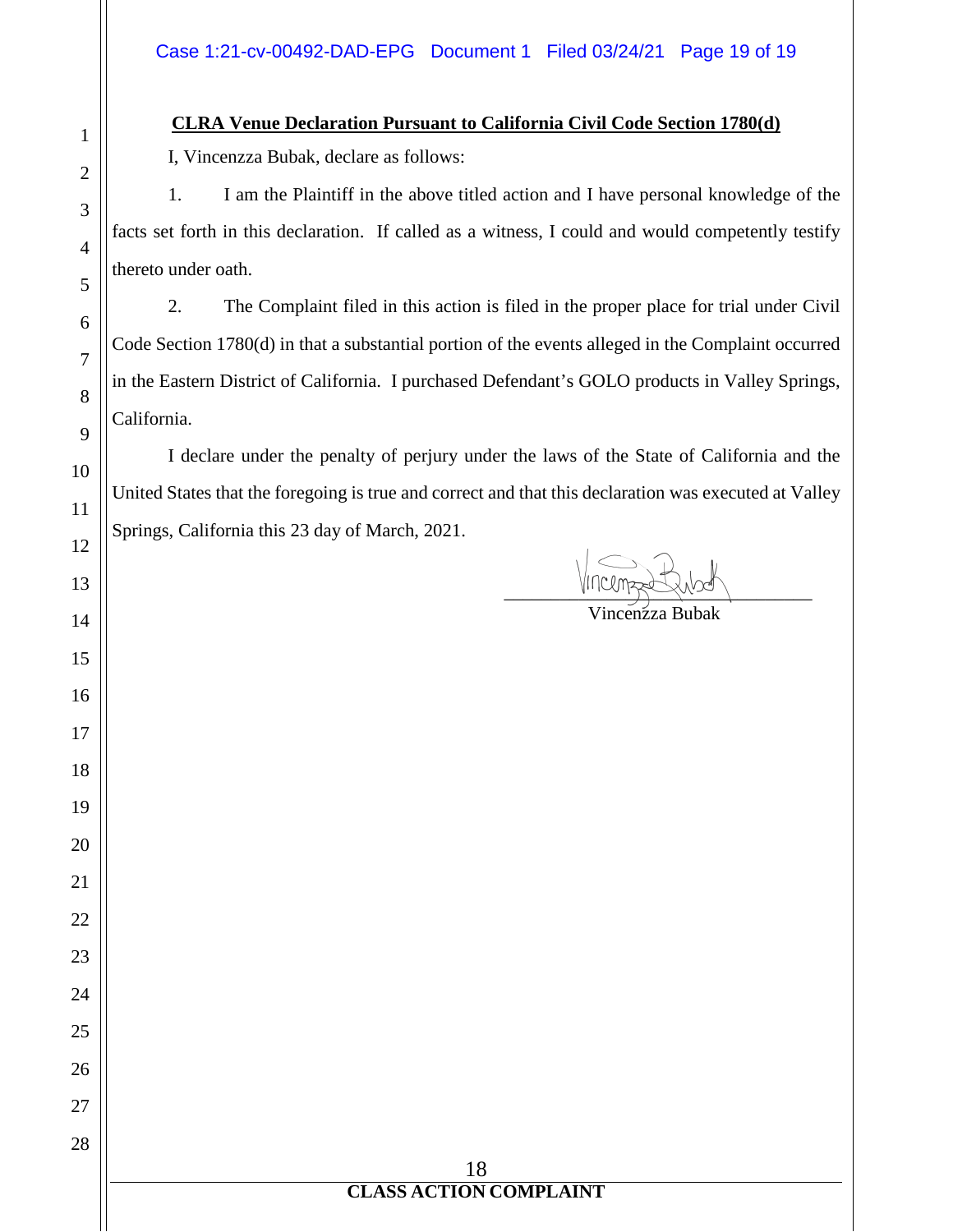| The JS 44 civil cover shee <del>Cadotic</del> hierdation chiamed acted And the Pepiace del Capplement the and the dc <b>o3p</b> eating a or the Gap also as fequired by law, except as<br>provided by local rules of court. This form, approved by the Judicial Conference of the United States in September 1974, is required for the use of the Clerk of Court for the<br>purpose of initiating the civil docket sheet. (SEE INSTRUCTIONS ON NEXT PAGE OF THIS FORM.) |                                                      |                                                    |                                                                                                                                                                            |                                                                                                             |                                                                                     |  |
|-------------------------------------------------------------------------------------------------------------------------------------------------------------------------------------------------------------------------------------------------------------------------------------------------------------------------------------------------------------------------------------------------------------------------------------------------------------------------|------------------------------------------------------|----------------------------------------------------|----------------------------------------------------------------------------------------------------------------------------------------------------------------------------|-------------------------------------------------------------------------------------------------------------|-------------------------------------------------------------------------------------|--|
| I. (a) PLAINTIFFS                                                                                                                                                                                                                                                                                                                                                                                                                                                       |                                                      |                                                    | <b>DEFENDANTS</b>                                                                                                                                                          |                                                                                                             |                                                                                     |  |
| others similarly situated                                                                                                                                                                                                                                                                                                                                                                                                                                               | VINCENZZA BUBAK, individually and on behalf of all   |                                                    | GOLO, LLC, a Delaware Limited Liability Company                                                                                                                            |                                                                                                             |                                                                                     |  |
| <b>(b)</b> County of Residence of First Listed Plaintiff                                                                                                                                                                                                                                                                                                                                                                                                                |                                                      | <b>Calaveras County</b>                            | County of Residence of First Listed Defendant<br>(IN U.S. PLAINTIFF CASES ONLY)<br>IN LAND CONDEMNATION CASES, USE THE LOCATION OF<br>NOTE:<br>THE TRACT OF LAND INVOLVED. |                                                                                                             |                                                                                     |  |
|                                                                                                                                                                                                                                                                                                                                                                                                                                                                         | (EXCEPT IN U.S. PLAINTIFF CASES)                     |                                                    |                                                                                                                                                                            |                                                                                                             |                                                                                     |  |
| (c)                                                                                                                                                                                                                                                                                                                                                                                                                                                                     | Attorneys (Firm Name, Address, and Telephone Number) |                                                    | Attorneys (If Known)                                                                                                                                                       |                                                                                                             |                                                                                     |  |
| Trenton R. Kashima, Esq.<br>Sommers Schwartz, P.C.                                                                                                                                                                                                                                                                                                                                                                                                                      |                                                      |                                                    |                                                                                                                                                                            |                                                                                                             |                                                                                     |  |
| <b>II. BASIS OF JURISDICTION</b> (Place an "X" in One Box Only)                                                                                                                                                                                                                                                                                                                                                                                                         |                                                      |                                                    |                                                                                                                                                                            |                                                                                                             | <b>III. CITIZENSHIP OF PRINCIPAL PARTIES</b> (Place an "X" in One Box for Plaintiff |  |
| U.S. Government                                                                                                                                                                                                                                                                                                                                                                                                                                                         |                                                      | <b>Federal Question</b>                            |                                                                                                                                                                            | <b>PTF</b><br><b>DEF</b>                                                                                    | and One Box for Defendant)<br>PTF<br>DEF                                            |  |
| Plaintiff                                                                                                                                                                                                                                                                                                                                                                                                                                                               |                                                      | (U.S. Government Not a Party)                      |                                                                                                                                                                            | $\mathbf{X}$ 1<br>Incorporated or Principal Place<br>-1<br>of Business In This State                        | 4<br>$\overline{4}$                                                                 |  |
| U.S. Government<br>2<br>Defendant                                                                                                                                                                                                                                                                                                                                                                                                                                       | $ \mathbf{x} $ 4<br>Diversity                        | (Indicate Citizenship of Parties in Item III)      |                                                                                                                                                                            | I×l<br>Incorporated and Principal Place<br>$\overline{2}$<br>$\frac{12}{2}$<br>of Business In Another State | 5<br>$\vert$ 5                                                                      |  |
|                                                                                                                                                                                                                                                                                                                                                                                                                                                                         |                                                      |                                                    | Citizen or Subject of a<br>Foreign Country                                                                                                                                 | 3<br>Foreign Nation<br>$\vert$ 3                                                                            | 6<br>$\vert$ 6                                                                      |  |
| <b>IV. NATURE OF SUIT</b> (Place an "X" in One Box Only)                                                                                                                                                                                                                                                                                                                                                                                                                |                                                      |                                                    |                                                                                                                                                                            | Click here for: Nature of Suit Code Descriptions                                                            |                                                                                     |  |
| <b>CONTRACT</b><br>110 Insurance                                                                                                                                                                                                                                                                                                                                                                                                                                        | PERSONAL INJURY                                      | <b>TORTS</b><br>PERSONAL INJURY                    | <b>FORFEITURE/PENALTY</b><br>625 Drug Related Seizure                                                                                                                      | <b>BANKRUPTCY</b><br>422 Appeal 28 USC 158                                                                  | <b>OTHER STATUTES</b><br>375 False Claims Act                                       |  |
| 120 Marine                                                                                                                                                                                                                                                                                                                                                                                                                                                              | 310 Airplane                                         | 365 Personal Injury -                              | of Property 21 USC 881                                                                                                                                                     | 423 Withdrawal                                                                                              | 376 Qui Tam (31 USC                                                                 |  |
| 130 Miller Act                                                                                                                                                                                                                                                                                                                                                                                                                                                          | 315 Airplane Product                                 | Product Liability<br>367 Health Care/              | 690 Other                                                                                                                                                                  | 28 USC 157                                                                                                  | 3729(a)                                                                             |  |
| 140 Negotiable Instrument<br>150 Recovery of Overpayment                                                                                                                                                                                                                                                                                                                                                                                                                | Liability<br>320 Assault, Libel &                    | Pharmaceutical                                     |                                                                                                                                                                            | <b>PROPERTY RIGHTS</b>                                                                                      | 400 State Reapportionment<br>410 Antitrust                                          |  |
| & Enforcement of Judgment                                                                                                                                                                                                                                                                                                                                                                                                                                               | Slander                                              | Personal Injury                                    |                                                                                                                                                                            | 820 Copyrights                                                                                              | 430 Banks and Banking                                                               |  |
| 151 Medicare Act<br>152 Recovery of Defaulted                                                                                                                                                                                                                                                                                                                                                                                                                           | 330 Federal Employers'<br>Liability                  | <b>Product Liability</b><br>368 Asbestos Personal  |                                                                                                                                                                            | 830 Patent<br>835 Patent - Abbreviated                                                                      | 450 Commerce<br>460 Deportation                                                     |  |
| <b>Student Loans</b>                                                                                                                                                                                                                                                                                                                                                                                                                                                    | 340 Marine                                           | <b>Injury Product</b>                              |                                                                                                                                                                            | New Drug Application                                                                                        | 470 Racketeer Influenced and                                                        |  |
| (Excludes Veterans)                                                                                                                                                                                                                                                                                                                                                                                                                                                     | 345 Marine Product                                   | Liability                                          |                                                                                                                                                                            | 840 Trademark                                                                                               | Corrupt Organizations                                                               |  |
| 153 Recovery of Overpayment<br>of Veteran's Benefits                                                                                                                                                                                                                                                                                                                                                                                                                    | Liability<br>350 Motor Vehicle                       | PERSONAL PROPERTY<br>370 Other Fraud               | <b>LABOR</b><br>710 Fair Labor Standards                                                                                                                                   | 880 Defend Trade Secrets<br>Act of 2016                                                                     | 480 Consumer Credit<br>(15 USC 1681 or 1692)                                        |  |
| 160 Stockholders' Suits                                                                                                                                                                                                                                                                                                                                                                                                                                                 | 355 Motor Vehicle                                    | 371 Truth in Lending                               | Act                                                                                                                                                                        |                                                                                                             | 485 Telephone Consumer                                                              |  |
| 190 Other Contract                                                                                                                                                                                                                                                                                                                                                                                                                                                      | Product Liability                                    | 380 Other Personal                                 | 720 Labor/Management                                                                                                                                                       | <b>SOCIAL SECURITY</b>                                                                                      | Protection Act                                                                      |  |
| 195 Contract Product Liability<br>196 Franchise                                                                                                                                                                                                                                                                                                                                                                                                                         | * 360 Other Personal<br>Injury                       | <b>Property Damage</b><br>385 Property Damage      | Relations<br>740 Railway Labor Act                                                                                                                                         | 861 HIA (1395ff)<br>862 Black Lung (923)                                                                    | 490 Cable/Sat TV<br>850 Securities/Commodities/                                     |  |
|                                                                                                                                                                                                                                                                                                                                                                                                                                                                         | 362 Personal Injury -                                | <b>Product Liability</b>                           | 751 Family and Medical                                                                                                                                                     | 863 DIWC/DIWW (405(g))                                                                                      | Exchange                                                                            |  |
|                                                                                                                                                                                                                                                                                                                                                                                                                                                                         | Medical Malpractice                                  |                                                    | Leave Act                                                                                                                                                                  | 864 SSID Title XVI                                                                                          | 890 Other Statutory Actions                                                         |  |
| <b>REAL PROPERTY</b><br>210 Land Condemnation                                                                                                                                                                                                                                                                                                                                                                                                                           | <b>CIVIL RIGHTS</b><br>440 Other Civil Rights        | <b>PRISONER PETITIONS</b><br><b>Habeas Corpus:</b> | 790 Other Labor Litigation<br>791 Employee Retirement                                                                                                                      | 865 RSI (405(g))                                                                                            | 891 Agricultural Acts<br>893 Environmental Matters                                  |  |
| 220 Foreclosure                                                                                                                                                                                                                                                                                                                                                                                                                                                         | 441 Voting                                           | 463 Alien Detainee                                 | Income Security Act                                                                                                                                                        | <b>FEDERAL TAX SUITS</b>                                                                                    | 895 Freedom of Information                                                          |  |
| 230 Rent Lease & Ejectment                                                                                                                                                                                                                                                                                                                                                                                                                                              | 442 Employment                                       | 510 Motions to Vacate                              |                                                                                                                                                                            | 870 Taxes (U.S. Plaintiff                                                                                   | Act                                                                                 |  |
| 240 Torts to Land<br>245 Tort Product Liability                                                                                                                                                                                                                                                                                                                                                                                                                         | 443 Housing/<br>Accommodations                       | Sentence<br>530 General                            |                                                                                                                                                                            | or Defendant)<br>871 IRS-Third Party                                                                        | 896 Arbitration<br>899 Administrative Procedure                                     |  |
| 290 All Other Real Property                                                                                                                                                                                                                                                                                                                                                                                                                                             | 445 Amer. w/Disabilities -                           | 535 Death Penalty                                  | <b>IMMIGRATION</b>                                                                                                                                                         | 26 USC 7609                                                                                                 | Act/Review or Appeal of                                                             |  |
|                                                                                                                                                                                                                                                                                                                                                                                                                                                                         | Employment                                           | Other:                                             | 462 Naturalization Application                                                                                                                                             |                                                                                                             | Agency Decision                                                                     |  |
|                                                                                                                                                                                                                                                                                                                                                                                                                                                                         | 446 Amer. w/Disabilities -<br>Other                  | 540 Mandamus & Other<br>550 Civil Rights           | 465 Other Immigration<br>Actions                                                                                                                                           |                                                                                                             | 950 Constitutionality of<br><b>State Statutes</b>                                   |  |
|                                                                                                                                                                                                                                                                                                                                                                                                                                                                         | 448 Education                                        | 555 Prison Condition                               |                                                                                                                                                                            |                                                                                                             |                                                                                     |  |
|                                                                                                                                                                                                                                                                                                                                                                                                                                                                         |                                                      | 560 Civil Detainee -                               |                                                                                                                                                                            |                                                                                                             |                                                                                     |  |
|                                                                                                                                                                                                                                                                                                                                                                                                                                                                         |                                                      | Conditions of<br>Confinement                       |                                                                                                                                                                            |                                                                                                             |                                                                                     |  |
| <b>V. ORIGIN</b> (Place an "X" in One Box Only)                                                                                                                                                                                                                                                                                                                                                                                                                         |                                                      |                                                    |                                                                                                                                                                            |                                                                                                             |                                                                                     |  |
| Original<br>$\overline{\bullet}$ 1                                                                                                                                                                                                                                                                                                                                                                                                                                      | $\Box$ 2 Removed from<br>3                           | Remanded from                                      | 5 Transferred from<br>74 Reinstated or                                                                                                                                     | 6 Multidistrict                                                                                             | 8 Multidistrict                                                                     |  |
| Proceeding                                                                                                                                                                                                                                                                                                                                                                                                                                                              | <b>State Court</b>                                   | Appellate Court                                    | Reopened<br>(specify)                                                                                                                                                      | Another District<br>Litigation -<br>Transfer                                                                | Litigation -<br>Direct File                                                         |  |
|                                                                                                                                                                                                                                                                                                                                                                                                                                                                         | 28 U.S.C. § 1332(d)                                  |                                                    | Cite the U.S. Civil Statute under which you are filing (Do not cite jurisdictional statutes unless diversity):                                                             |                                                                                                             |                                                                                     |  |
| VI. CAUSE OF ACTION                                                                                                                                                                                                                                                                                                                                                                                                                                                     | Brief description of cause:                          |                                                    | Cal. Bus. & Prof. Code § 17200; Cal. Bus. & Prof. Code § 17500; Cal. Civ. Code § 1761(c); Cal. Civ. Code § 1761(d)                                                         |                                                                                                             |                                                                                     |  |
| VII. REQUESTED IN                                                                                                                                                                                                                                                                                                                                                                                                                                                       | $ \boldsymbol{\ast} $                                | CHECK IF THIS IS A CLASS ACTION                    | <b>DEMAND \$</b>                                                                                                                                                           |                                                                                                             | CHECK YES only if demanded in complaint:                                            |  |
| <b>COMPLAINT:</b>                                                                                                                                                                                                                                                                                                                                                                                                                                                       | UNDER RULE 23, F.R.Cv.P.                             |                                                    | $\vert \cdot \vert$ Yes<br>N <sub>0</sub><br><b>JURY DEMAND:</b>                                                                                                           |                                                                                                             |                                                                                     |  |
| VIII. RELATED CASE(S)<br><b>IF ANY</b>                                                                                                                                                                                                                                                                                                                                                                                                                                  | (See instructions):                                  | <b>JUDGE</b>                                       |                                                                                                                                                                            | DOCKET NUMBER                                                                                               |                                                                                     |  |
| <b>DATE</b>                                                                                                                                                                                                                                                                                                                                                                                                                                                             |                                                      | SIGNATURE OF ATTORNEY OF RECORD                    |                                                                                                                                                                            |                                                                                                             |                                                                                     |  |
| 3/23/2021                                                                                                                                                                                                                                                                                                                                                                                                                                                               |                                                      |                                                    |                                                                                                                                                                            |                                                                                                             |                                                                                     |  |
| FOR OFFICE USE ONLY                                                                                                                                                                                                                                                                                                                                                                                                                                                     |                                                      |                                                    |                                                                                                                                                                            |                                                                                                             |                                                                                     |  |
|                                                                                                                                                                                                                                                                                                                                                                                                                                                                         |                                                      |                                                    |                                                                                                                                                                            |                                                                                                             |                                                                                     |  |
| RECEIPT#                                                                                                                                                                                                                                                                                                                                                                                                                                                                | <b>AMOUNT</b>                                        | <b>APPLYING IFP</b>                                | <b>JUDGE</b>                                                                                                                                                               | MAG. JUDGE                                                                                                  |                                                                                     |  |

 $JS$  44 (Rev. 10/20) CIVIL COVER SHEET